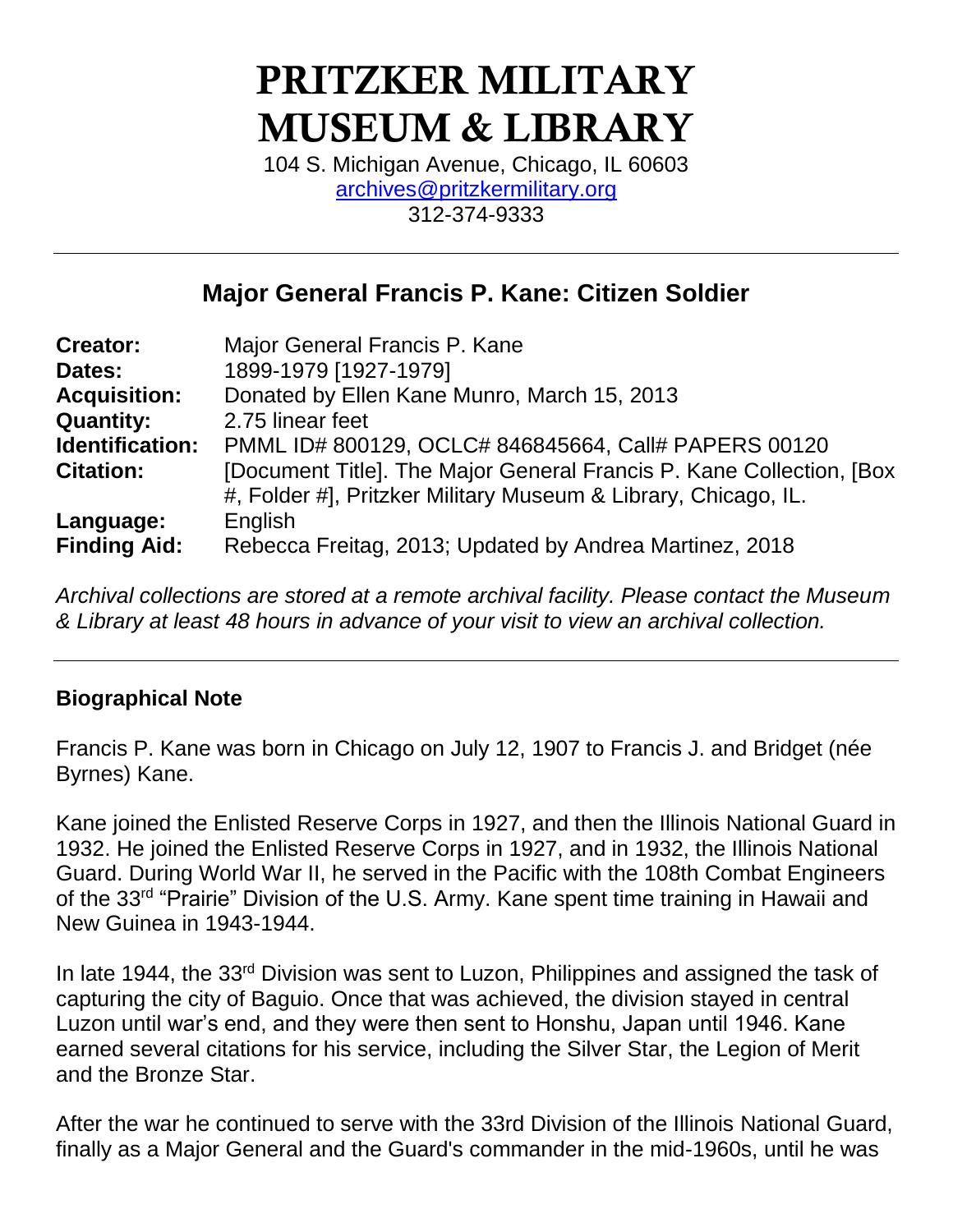removed from command in February 1968 by Governor Kerner. Kane also commanded a North Shore post of the American Legion, as well as the Chicago Chapter of the Military Order of the World Wars. He also served as vice president of the Association of the United States Army.

Supplementary to his military service, Kane served as a trustee for the Metropolitan Sanitary District of Greater Chicago (1962-1967) and Deputy Commissioner of Public Works, City of Chicago, in 1967. In 1968 he was appointed Special Assistant to the Mayor in charge of Gun Registration.

### **Scope and Content of the Collection**

The Francis P. Kane, Citizen Soldier collection consists of military documents, photographs, military uniforms, insignia, medals and flags related to his service with the Army in the Pacific Theater during WWII with the 108th Combat Engineers of the 33rd Division of the U.S. Army, then later as a Maj. Gen. in the National Guard, and also his active time in several military and veterans associations. It also contains immigration and service records pertaining to his father, Francis. J. Kane, from Ireland.

### **Arrangement**

The collection arrived with no discernible arrangement and was rearranged chronologically into series by PMML staff. The collection is contained within 2 legal boxes and 1 oversize box. The collection is arranged into series according to personal papers, military papers, and photographs.

### **Series One: Personal Papers, 1899-1979, Box 1**

These records pertain to Maj. Gen. Kane's father, Francis J. Kane, with citizenship and enlistment records. Also included are records pertaining to Maj. Gen. Kane's personal life after the military as the Deputy Commissioner of Public Works in Chicago, and the Commander of the North Shore American Legion post, such as speeches and banquet programs.

### **Series Two: Military Papers, 1935-1959, Box 1**

These records include Maj. Gen. Kane's Personnel Files from the National Guard and Army, military citations including the award for the Bronze Star Silver Star, and the Legion of Merit. Also, there are records of Kane's military education, property claim, life insurance, and promotion documents.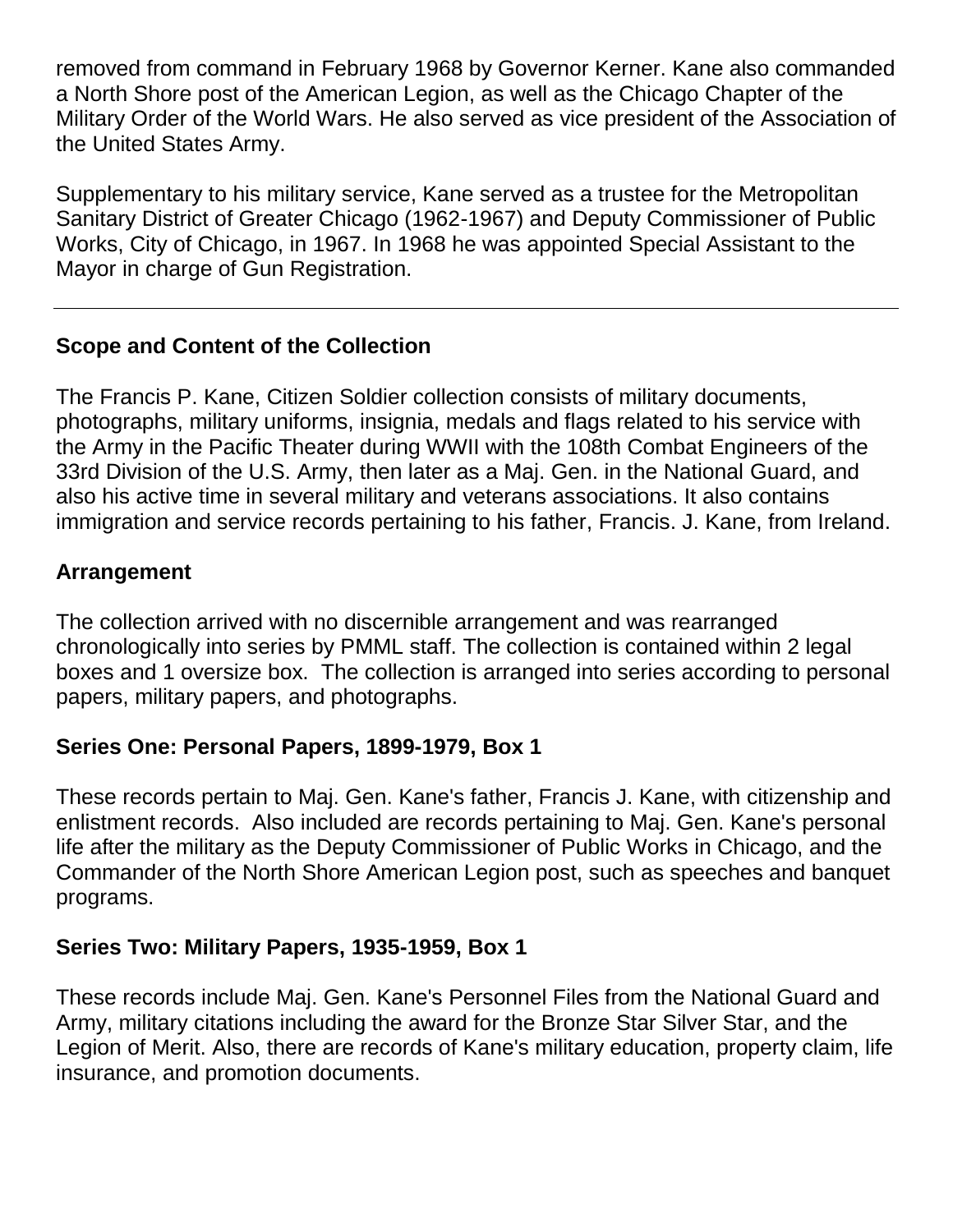### **Series Three: Photographs, 1959-1967, Box 2, 3**

These photographs pertain to Maj. Gen. Kane's time spent in Hawaii, Luzon, Philippines, Netherlands East Indies, New Guinea and Honshu, Japan. There is also a photo album entitled "1967 Field Training 33rd Infantry Division, Illinois National Guard, and Camp Ripley, Minn." but all photographs do not appear to be from that year.

#### **Rights**

Copyrights held by Ellen Kane Munro were transferred to the Pritzker Military Museum & Library. All other rights are held by the author or publisher. Users assume responsibility for following copyright laws as established by US Code Title 17.

#### **Access**

Researchers must use reproductions of valuable original documents, unless otherwise granted permission by PMML staff.

#### **Related Collections**

Francis P. Kane papers, 1937-1979 (bulk 1962-1979) at the Chicago History Museum

#### **Separations**

| 800129498 | Bronze Star Lapel Pin and Medal, in case                               |
|-----------|------------------------------------------------------------------------|
| 800129499 | Silver Star Lapel Pin and Medal, in case                               |
| 800129500 | Legion of Merit Legionnaire Lapel Pin and Medal, in case               |
| 800129501 | <b>Blue Collar Bib Scarf</b>                                           |
| 800129502 | Campaign & Service, Victory WWII Medal, in box                         |
| 800129503 | Campaign & Service, American Defense Service Medal, in box             |
| 800129504 | Campaign & Service, Asiatic-Pacific Campaign Complete Medal, in<br>box |
| 800129505 | Campaign & Service, American Campaign Complete Medal, in box           |
| 800129506 | Francis P. Kane Sunglasses, in case                                    |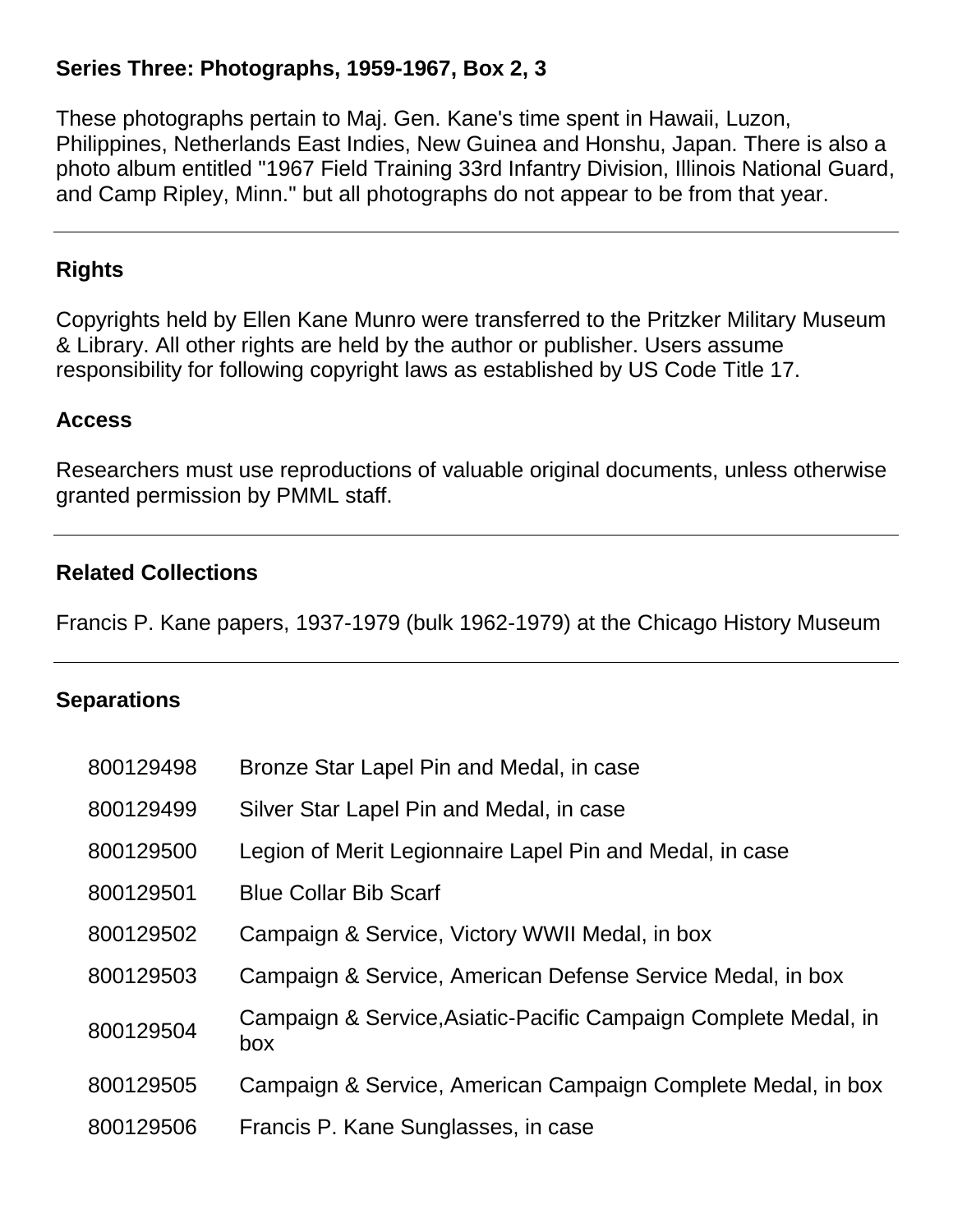- Maj. Gen. Francis P. Kane Dominion Association Medal
- Ribbon row set 1
- Ribbon row set 2
- Ribbon row set 3
- Ribbon row set 4
- Ribbon row set 5
- Blue Garrison Side Cap 220 ILL
- 33rd Infantry Division Handsewn Patch
- 33rd Infantry Division Handsewn Patch
- 33rd Infantry Division Handsewn Patch
- 33rd Infantry Division Patch
- 33rd Infantry Division Patch
- 33rd Infantry Division Patch
- 33rd Infantry Division Patch
- 33rd Infantry Division Patch
- 33rd Infantry Division Patch
- 33rd Infantry Division Patch
- 33rd Infantry Division Patch
- Ribbon row set 6
- Silver Star Ribbon scrap
- Red and white ribbon scrap
- Brown and Blue ribbon scrap
- Illinois Long and Honorable Service ribbon scrap
- 58th Department Convention Pin, Chicago, IL, July 7-11, 1976
- Veterans of Foreign Wars Pin
- American Legion 40/8 pin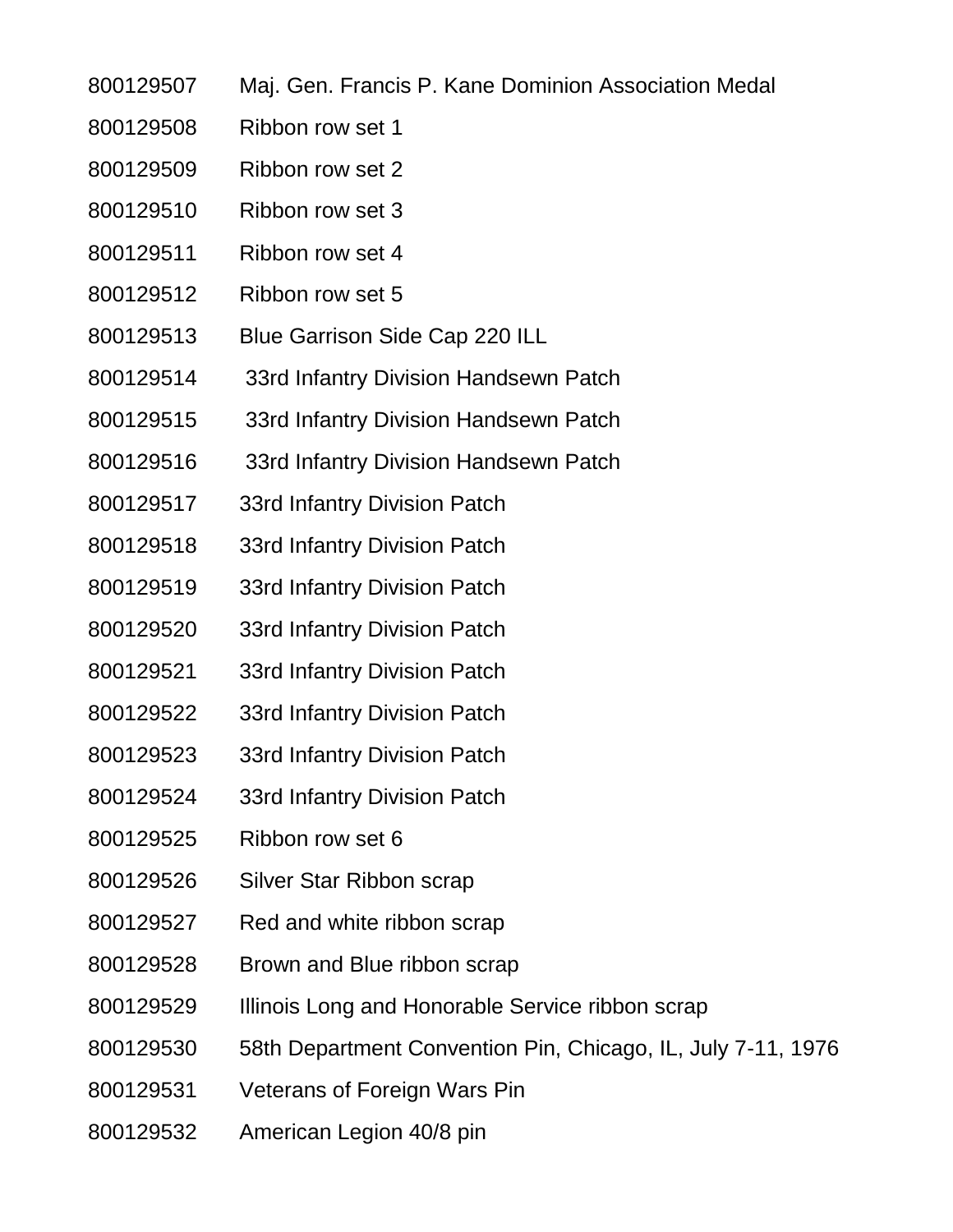- "Kane" nameplate pin
- Philippine Presidential Unit Citation Ribbon
- Silver Star Iron-on decal
- Silver Star Iron-on decal
- British Malaya Coin Cufflink
- Army Service Ribbon pin
- Silver Star, Legion of Merit Ribbon Row
- Illinois Long and Honorable Service Ribbon
- Illinois Long and Honorable Service Ribbon
- Illinois Long and Honorable Service Ribbon
- Illinois Long and Honorable Service Ribbon
- Legion of Merit Ribbon with Bronze Oak Leaf Pin
- Silver Star, Legion of Merit, Bronze Star Ribbon Row
- Presidential Unit Citation Ribbon
- Presidential Unit Citation Ribbon
- Presidential Unit Citation Ribbon
- "Great is Truth" Pin, 108th Engineer Battalion, 33rd Division
- Philippine Presidential Unit Citation Ribbon
- Philippine Presidential Unit Citation Ribbon
- Philippine Presidential Unit Citation Ribbon
- Philippine Presidential Unit Citation Ribbon
- Army Meritorious Unit Award pin
- "Great is Truth" Pin, 108th Engineer Battalion, 33rd Division
- Small Two Star General's Rank Insignia pin
- Small Two Star General's Rank Insignia pin
- Silver Star Insignia Pin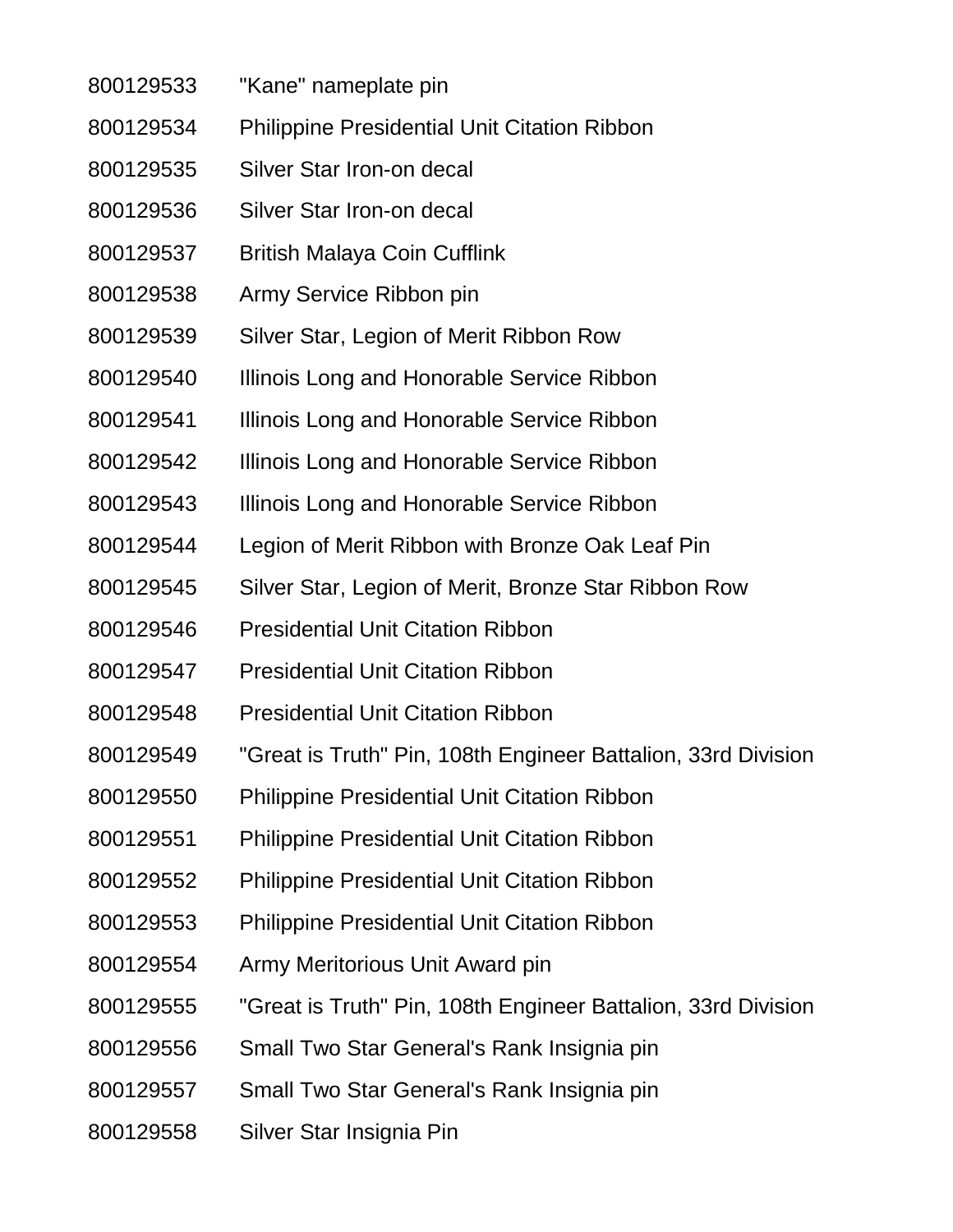- "5" Split Pin ribbon bar
- Knights of Columbus 4th degree pin
- Knights of Columbus 4th degree pin
- U.S. Flag lapel pin
- Honorable Discharge Lapel Pin
- Bronze oak leaf split pin ribbon bar
- Star split pins ribbon bar
- Star split pins ribbon bar
- Star split pins ribbon bar
- Star split pins ribbon bar
- Star split pins ribbon bar
- Star split pins ribbon bar
- Star split pins ribbon bar
- Star split pins ribbon bar
- Star split pins ribbon bar
- Shield ribbon bar
- Green Rosette
- Palm Ribbon Bar pin
- Palm Ribbon Bar pin
- Palm Ribbon Bar pin
- Palm Ribbon Bar pin
- Marines tie pin
- Donation poppy
- Salem, Illinois charm
- Large two-star general's rank insignia pin
- Large two-star general's rank insignia pin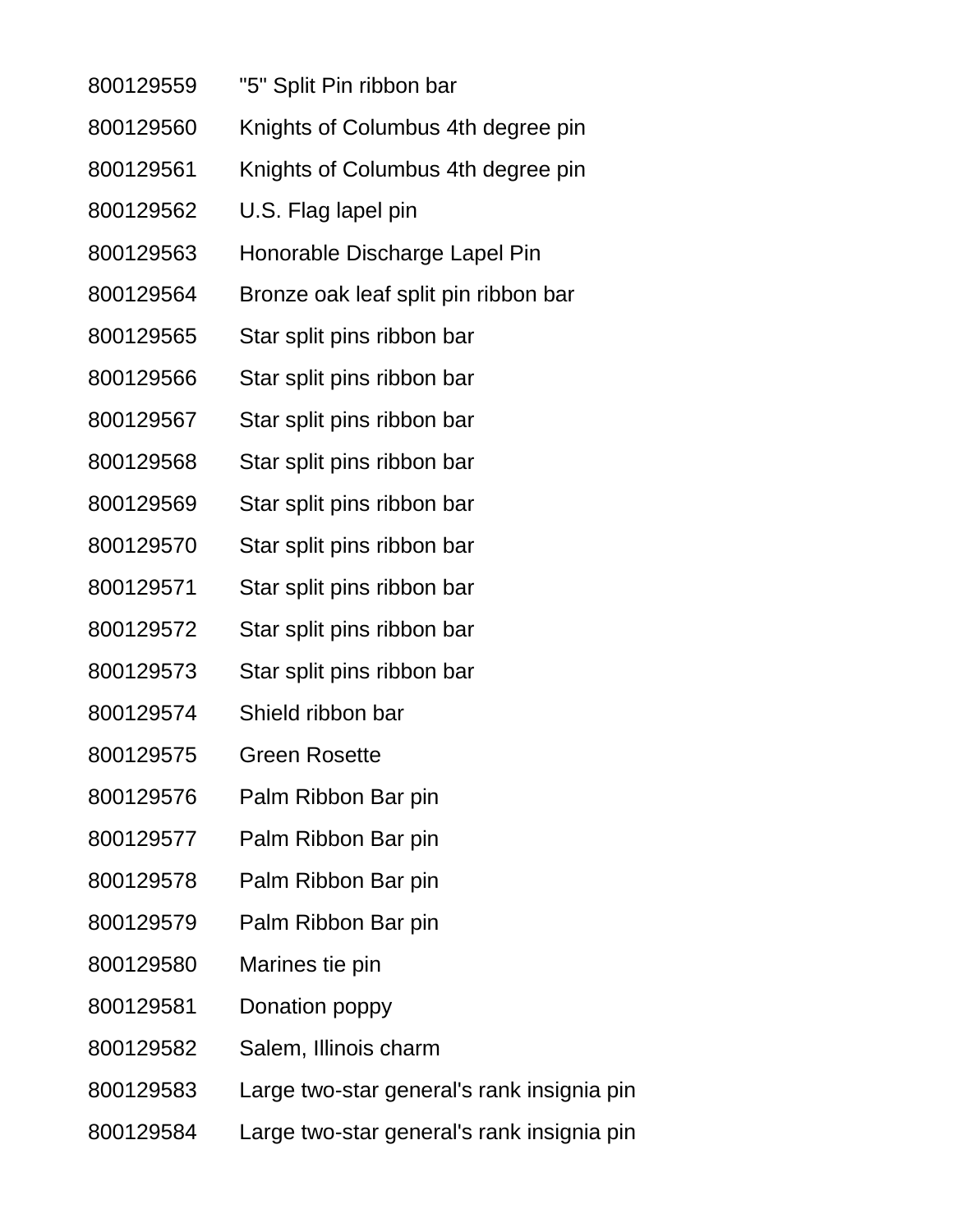| 800129585 | Silver Star Insignia Pin                                                          |
|-----------|-----------------------------------------------------------------------------------|
| 800129586 | Silver Star Insignia Pin                                                          |
| 800129587 | Silver Star Insignia Pin                                                          |
| 800129588 | Silver Star Insignia Pin                                                          |
| 800129589 | Silver Star Insignia Pin                                                          |
| 800129590 | Silver Star Insignia Pin                                                          |
| 800129591 | Silver Star Insignia Pin                                                          |
| 800129592 | Golden Cross Prairie Division 33rd Infantry, 108th Engineers<br>Lincoln Lapel Pin |
| 800129593 | Golden Cross Prairie Division 33rd Infantry, 108th Engineers<br>Lincoln Lapel Pin |
| 800129594 | Army Officer U.S. Letters Insignia                                                |
| 800129595 | Army Officer U.S. Letters Insignia                                                |
| 800129596 | Major General Distinguished Flag, with gold fringe                                |
| 800129597 | <b>Major General Distinguished Flag</b>                                           |
| 800129598 | <b>Major General Distinguished Flag</b>                                           |
| 800129599 | <b>Major General Distinguished Flag</b>                                           |
| 800129600 | Major General Distinguished Flag                                                  |
| 800129601 | Japanese Flag                                                                     |
| 800129602 | Japanese Flag                                                                     |
| 800129603 | Green Garrison Side Cap for Major General with two stars                          |
| 800129604 | American Legion Past Commander North Shore 21 Garrison Cap                        |
| 800129605 | Dress cover                                                                       |
| 800129606 | Francis P. Kane memorial flag                                                     |
| 800129607 | belt buckle                                                                       |
| 800129608 | belt buckle                                                                       |
| 800129609 | belt buckle                                                                       |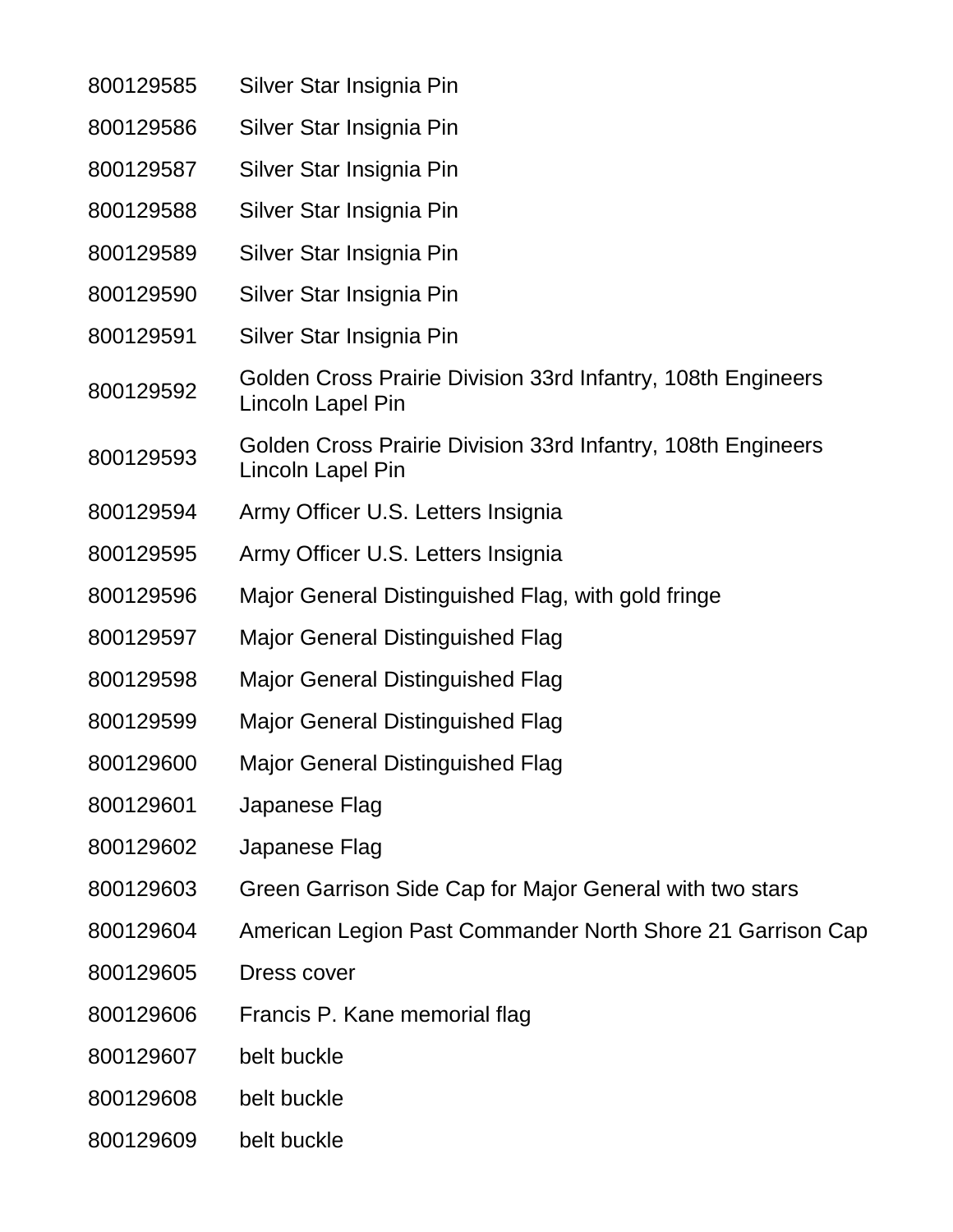| 800129610 | belt buckle                                           |
|-----------|-------------------------------------------------------|
| 800129611 | belt                                                  |
| 800129612 | belt                                                  |
| 800129613 | belt                                                  |
| 800129614 | Gen. Kane strap                                       |
| 800129615 | <b>Dress Sword</b>                                    |
| 800129616 | <b>Black Tie</b>                                      |
| 800129617 | National Guard Maj. Gen. Dress Uniform Coat           |
| 800129618 | National Guard Dress Uniform Maj. Gen. Pants and Belt |
| 800129619 | National Guard Dress Uniform Maj. Gen. Shirt          |
| 800129620 | <b>Black Tie</b>                                      |
| 800129621 | National Guard Maj. Gen. Dress Uniform Coat           |
| 800129622 | National Guard Dress Uniform Maj. Gen. Pants and Belt |
| 800129623 | Maj. Gen. Army Fatigue Coat                           |
| 800129624 | Maj. Gen. Army Fatigue Coat                           |
| 800129625 | Japanese flag with cities                             |

### **Key Subjects**

This collection is indexed under the following headings in the Library's online catalog. Researchers interested in materials about related topics, persons, or places should search the catalog using these subject headings.

#### **Names**

Kane, Francis P.

### **Subjects**

Allied occupation, Japan, 1945-1952 Illinois. National Guard--33rd Infantry Division--108th Combat Engineers World War, 1939-1945--Campaigns--New Guinea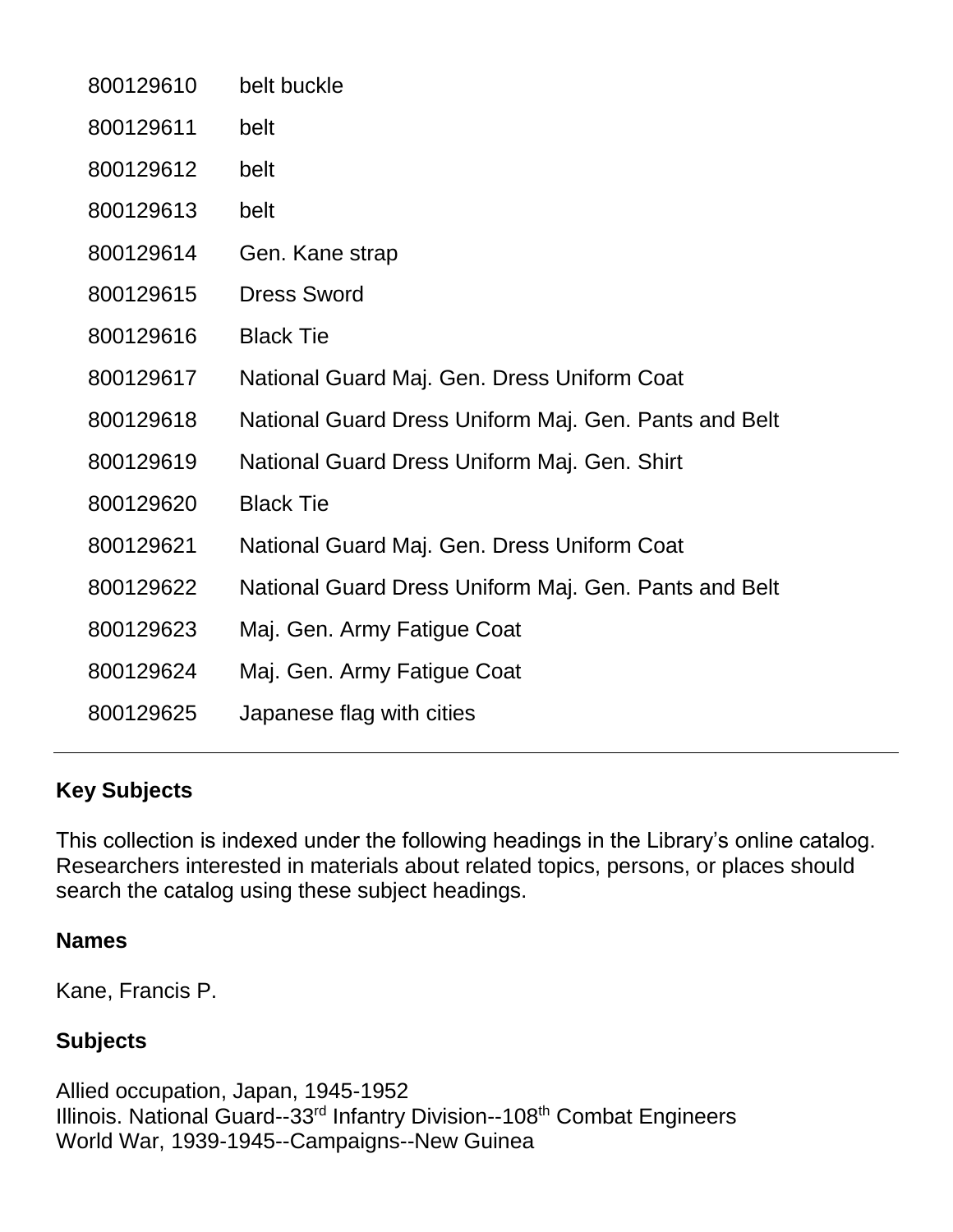World War, 1939-1945--Campaigns & battles--American--Pacific Area World War, 1939-1945--Campaigns & battles--American—Philippines World War, 1939-1945--Campaigns & battles--Philippines—Luzon

# **Container List**

| Box | <b>Folder</b> | Item ID#  | <b>Title</b>                                                                                   | <b>Dates</b> |
|-----|---------------|-----------|------------------------------------------------------------------------------------------------|--------------|
|     |               |           | <b>Series 1: Personal Papers</b>                                                               | 1899-1979    |
| 1   | 1             |           | <b>Speeches and Dinners</b>                                                                    | 1968-1977    |
|     |               | 800129001 | Maj. Gen. Francis P. Kane 35 years of<br><b>Distinguished Military Service</b>                 | 7-Dec-68     |
|     |               | 800129002 | <b>Clark Street VFW Parade</b>                                                                 | 7-May-72     |
|     |               | 800129003 | Maywood Tank Battalion Bataan<br>Dinner                                                        | Sep-74       |
|     |               | 800129004 | North Shore American Legion Post No.<br>21                                                     | 19-Feb-76    |
|     |               | 800129005 | New Mexico American Legion<br>Convention                                                       | 15-Jun-77    |
|     | $\mathbf{2}$  |           | <b>Personal Papers</b>                                                                         | 1899-1979    |
|     |               | 800129006 | Chicago Tribune Special Magazine<br>"The Big Snow January 1967"                                | 19-Feb-67    |
|     |               | 800129007 | Journal of the Proceedings of the<br><b>Chicago City Council</b>                               | 2-May-79     |
|     |               | 800129008 | Chicago area newspaper Obituaries<br>and mentions of the death of Maj. Gen.<br>Francis P. Kane | 1979         |
|     |               | 800129009 | Army of the United States Frank J.<br><b>Kane Enlistment Papers</b>                            | 6-Jul-1899   |
|     |               | 800129010 | Army of the United States Frank J.<br>Kane Enlistment Papers (negative                         | 6-Jul-1899   |
|     |               |           | copy)                                                                                          |              |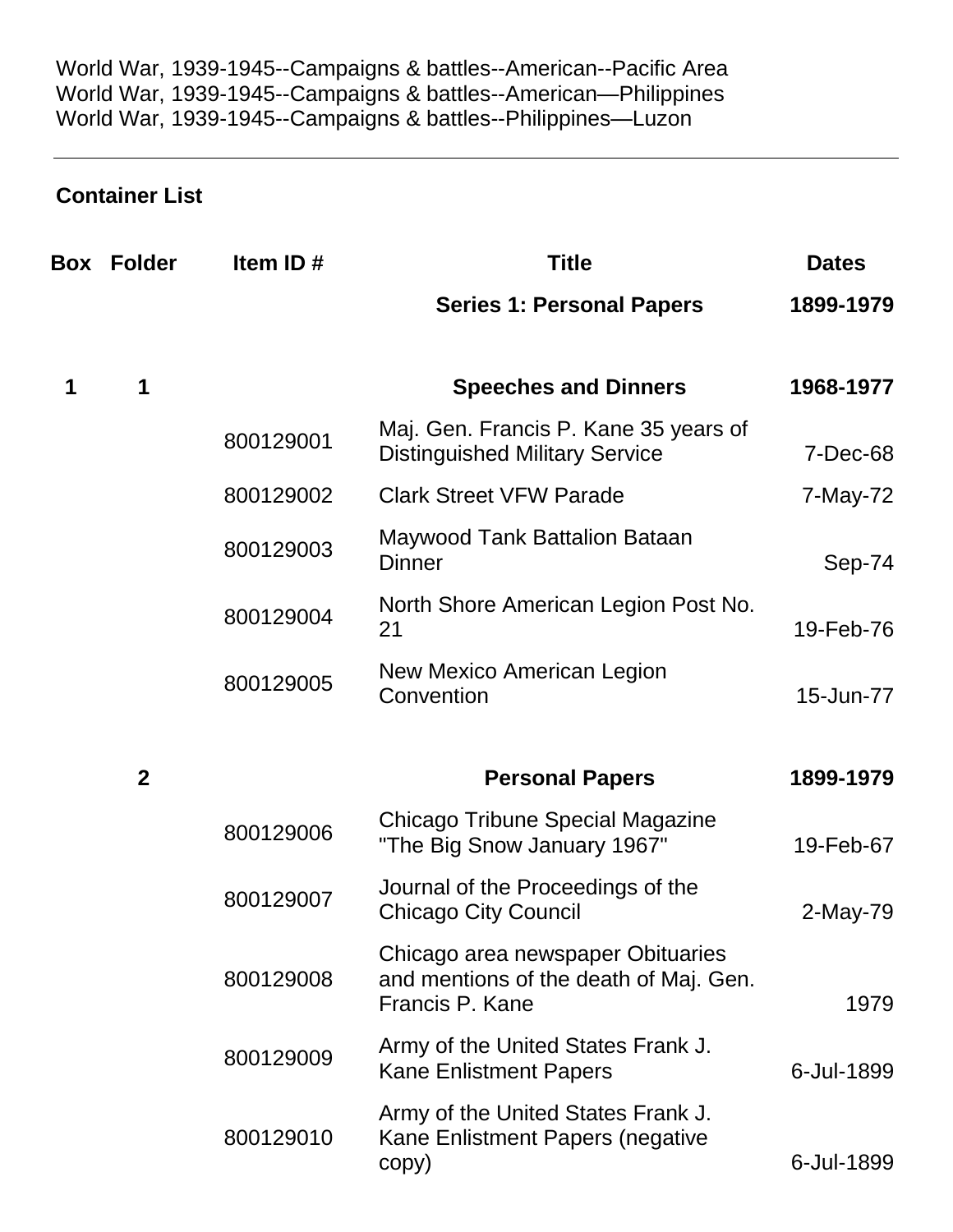| 800129011 | Frank J. Kane Pennsylvania Certificate<br>of Declaration of Intention | $17$ -Jun-<br>1898 |
|-----------|-----------------------------------------------------------------------|--------------------|
| 800129012 | Frank J. Kane U.S. Certificate of<br>Citizenship                      | 27-Jul-00          |
| 800129013 | Former Envelope of Frank J. Kane<br>Papers with handwritten notes     | n.d.               |
| 800129014 | Memorial Card for Francis P. Kane                                     | 24-Apr-79          |

# **3 Military Education 1927-1951**

| 800129015 | By Order of Colonel Hobart copy                                                                                                | 25-Mar-37  |
|-----------|--------------------------------------------------------------------------------------------------------------------------------|------------|
| 800129016 | By Order of Colonel Hobart signed                                                                                              | 26-Mar-37  |
| 800129017 | Notice of Federal Recognition from<br>February 25, 1937                                                                        | 22-Mar-37  |
| 800129018 | Colonel Hobart letter for no record of<br>service in the Enlisted Reserve Corps                                                | 4-May-37   |
| 800129019 | <b>Army Correspondence Courses</b><br>Certificate of Completion of Subcourse<br>No. 1 - Organization of the Army               | 7-Jun-28   |
| 800129020 | <b>Army Correspondence Courses</b><br><b>Certificate of Completion of Subcourse</b><br>No. 2 - Weapons and Musketry            | 31-Oct-28  |
| 800129021 | <b>Army Correspondence Courses</b><br><b>Certificate of Completion of Subcourse</b><br>No. 3 - Mobilization and Administration | $1-Jan-29$ |
| 800129022 | <b>Army Correspondence Courses</b><br><b>Certificate of Completion of Subcourse</b><br>No. 4 - Military Hygiene and First Aid  | 18-Jan-29  |
| 800129023 | <b>Francis P. Kane letter of Enlisted</b><br><b>Reserve Corps status</b>                                                       | 28-Apr-37  |
| 800129024 | <b>Military Training Certificate for Basic</b><br><b>Course of Instruction</b>                                                 | 26-Aug-27  |
| 800129025 | <b>Military Training Certificate for Red</b><br><b>Course of Instruction</b>                                                   | 25-Aug-28  |
|           |                                                                                                                                |            |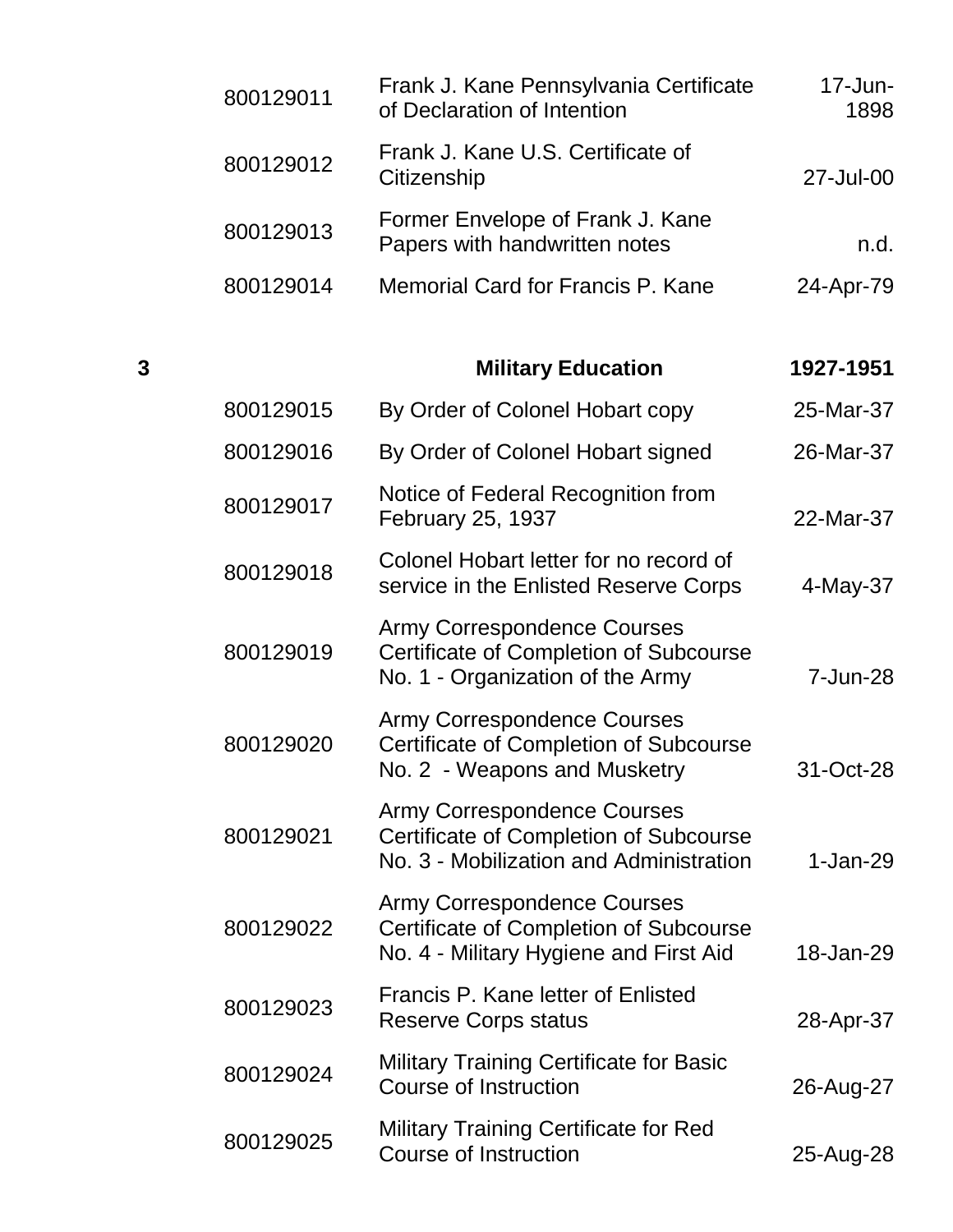| 800129026 | <b>Military Training Certificate for White</b><br><b>Course of Instruction</b>                                                      | 16-Aug-29 |
|-----------|-------------------------------------------------------------------------------------------------------------------------------------|-----------|
| 800129027 | <b>Citizens' Military Training Camp</b><br><b>Appointment of Sergeant</b>                                                           | 19-Jul-29 |
| 800129028 | <b>Citizens' Military Training Camp</b><br>Appointment of Corporal Company B<br>C.M.T.C. Infantry                                   | 8-Aug-28  |
| 800129029 | <b>Headquarters 33rd Division Illinois</b><br><b>National Guard Certificate of</b><br><b>Completion for Small Arms School</b>       | 6-Jun-37  |
| 800129030 | Army Extension Courses Certificate of<br>Completion of Subcourse No. 10-7<br>Defense Against Chemical Warfare                       | 12-Dec-35 |
| 800129031 | Army Extension Courses Certificate of<br>Completion of Subcourse No. 10-8<br>Mapping & Aerial Photograph Reading                    | 13-Jan-36 |
| 800129032 | Army Extension Courses Certificate of<br>Completion of Subcourse No. 10-9<br>Administration                                         | 18-May-36 |
| 800129033 | Army Extension Courses Certificate of<br>Completion of Subcourse No. 10-4<br>Military Law & Law of Military Offenses                | 15-Dec-36 |
| 800129034 | Army Extension Courses Certificate of<br>Completion of Subcourse No. 10-1<br>Organization of the Army                               | 19-Dec-36 |
| 800129035 | Army Extension Courses Certificate of<br>Completion of Subcourse No. 10-6<br><b>Military Sanitation and First Aid</b>               | 23-Dec-36 |
| 800129036 | Army Extension Courses Certificate of<br>Completion of Subcourse No. 10-3<br>Military Discipline & Customs of the<br><b>Service</b> | 23-Dec-36 |
| 800129037 | Army Extension Courses Certificate of<br>Completion of Subcourse No. 10-2<br>Organization and Duties of Engineers                   | 26-Jan-37 |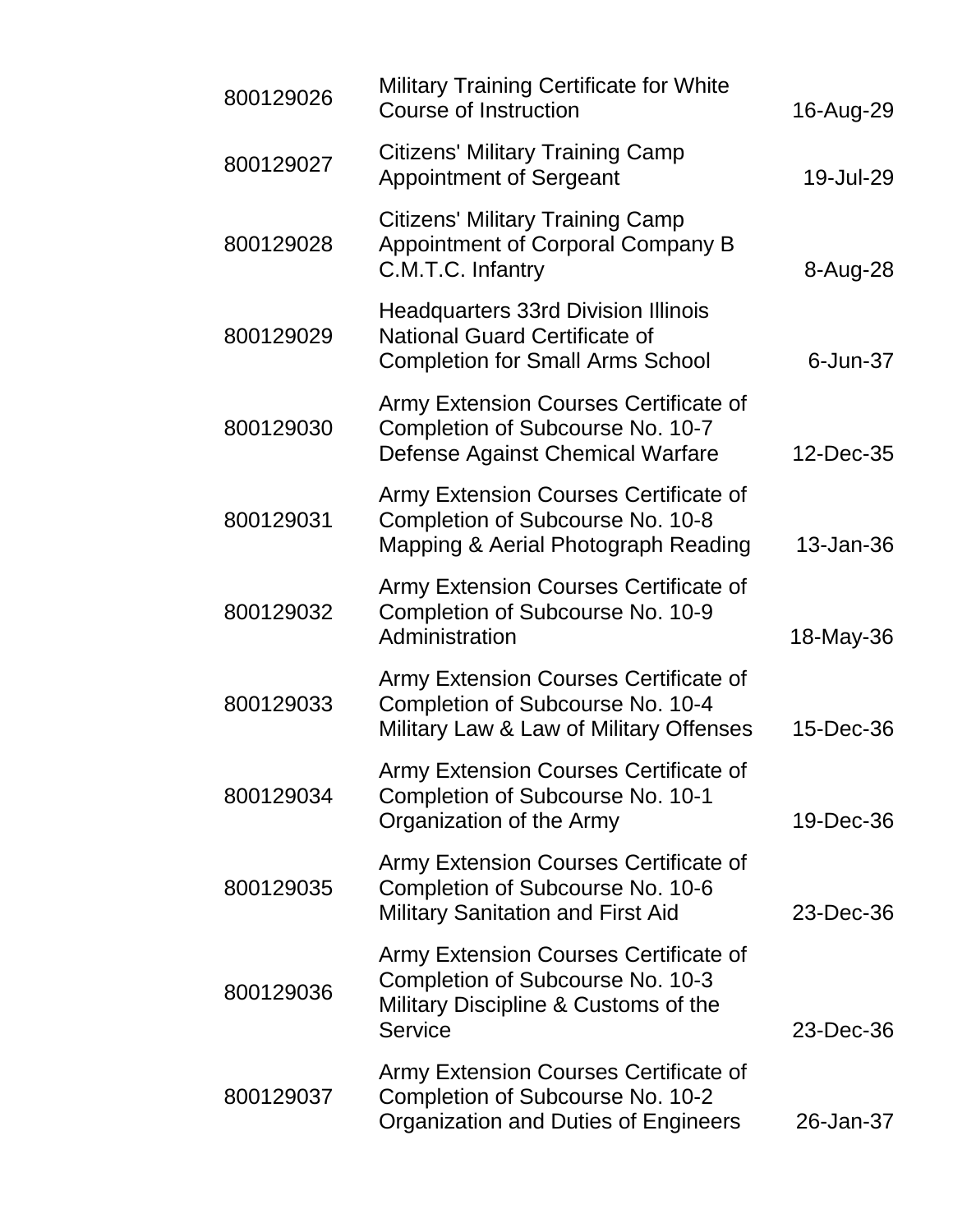| 800129038 | Army Extension Courses Certificate of<br>Completion of Subcourse No. 10-5<br><b>Military Law-Courts Martial</b>                          | 18-Feb-37   |
|-----------|------------------------------------------------------------------------------------------------------------------------------------------|-------------|
| 800129039 | Army Extension Courses Certificate of<br>Completion of Subcourse No. 20-1<br><b>Military Roads</b>                                       | 14-Jun-37   |
| 800129040 | Army Extension Courses Certificate of<br>Completion of Subcourse No. 20-2<br>Supply and Mess Management                                  | 15-Jul-37   |
| 800129041 | Army Extension Courses Certificate of<br>Completion of Subcourse No. 20-5<br><b>Tactics I</b>                                            | 10-Mar-38   |
| 800129042 | Army Extension Courses Certificate of<br>Completion of Subcourse No. 20-2<br><b>Military Bridging</b>                                    | 12-May-38   |
| 800129043 | Army Extension Courses Certificate of<br>Completion of Subcourse No. 20-3<br><b>Explosives and Demolitions</b>                           | 16-May-38   |
| 800129044 | Army Extension Courses Certificate of<br>Completion of Subcourse No. 20-10<br><b>Property, Emergency Procurement and</b><br><b>Funds</b> | 21-Jun-38   |
| 800129045 | Army Extension Courses Certificate of<br>Completion of Subcourse No. 20-14<br><b>Combat Platoon &amp; Company</b>                        | 7-Mar-39    |
| 800129046 | Army Extension Courses Certificate of<br>Completion of Subcourse No. 30-4<br><b>Signal Communications for all Arms</b>                   | 9-May-39    |
| 800129047 | Army Extension Courses Certificate of<br>Completion of Subcourse No. 20-9<br><b>Tactics II</b>                                           | 29-Aug-39   |
| 800129048 | Army Extension Courses Certificate of<br>Completion of Subcourse No. 20-11<br>Organization of the Ground                                 | 4-Apr-40    |
| 800129049 | Army Extension Courses Certificate of<br>Completion of Subcourse No. 30-10                                                               | $6$ -Jun-40 |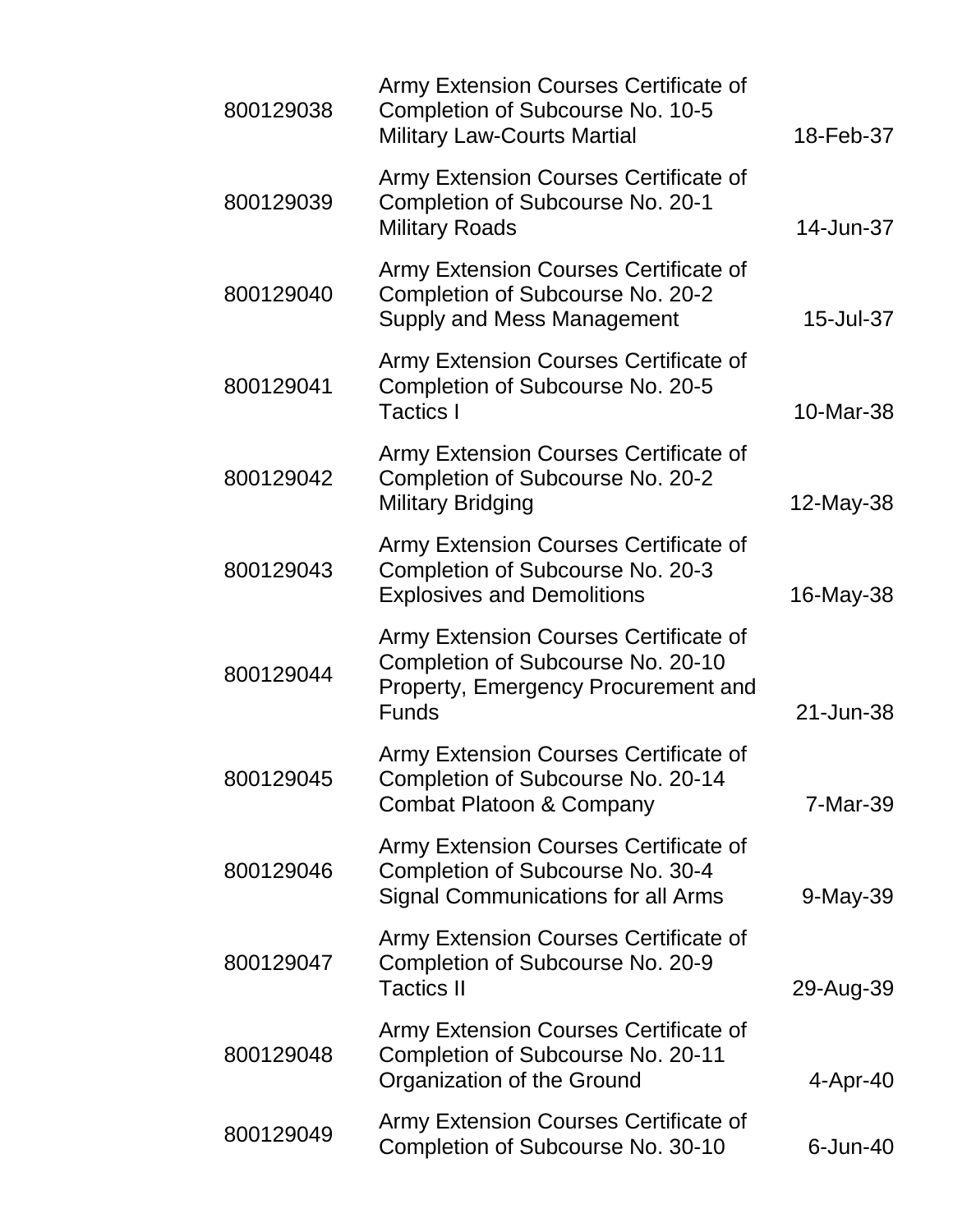|           | Organization of the Ground II                                                                             |             |
|-----------|-----------------------------------------------------------------------------------------------------------|-------------|
| 800129050 | Army Extension Courses Certificate of<br>Completion of Subcourse No. 30-6<br><b>Construction in War</b>   | $6$ -Jun-40 |
| 800129051 | Army Extension Courses Certificate of<br>Completion of Subcourse No. 30-8<br><b>Water Supply</b>          | 27-Jun-40   |
| 800129052 | Army Extension Courses Certificate of<br>Completion of Subcourse No. 20-13<br><b>Field Fortifications</b> | 18-Jul-40   |
| 800129053 | Handwritten notes for 20-13                                                                               | n.d.        |
| 800129054 | Handwritten notes for 20-25                                                                               | n.d.        |
| 800129055 | Handwritten notes for 20-8                                                                                | n.d.        |
| 800129056 | State of Illinois Military and Naval Dept<br>Special Orders No. 237                                       | 7-Oct-40    |
| 800129057 | Refresher Course List Schedule for<br><b>National Guard and Reserve Officers</b><br>The Engineer School   | 14-Oct-40   |
| 800129058 | <b>Roster of National Guard and Reserve</b><br><b>Officers Refresher Class</b>                            | 14-Oct-40   |
| 800129059 | Map of Fort Belvoir, Virginia                                                                             | $1-Sep-39$  |
| 800129060 | The Engineer School N.G. and R.O.<br>Refresher Class Photo, Fort Belvoir,<br>Virginia                     | 14-Oct-40   |
| 800129061 | The Engineer School Second Field<br>Officers' Class Photo, Fort Belvoir,<br>Virginia                      | $5$ -Oct-42 |
| 800129062 | <b>Command and General Staff School</b><br>Fort Leavenworth, Kansas 17th<br><b>General Staff Course</b>   | 30-Mar-44   |
| 800129063 | 108th Combat Engineers Circular No.<br>10 A-6                                                             | 5-Jun-40    |
| 800129064 | <b>Grade Report</b>                                                                                       | 1934-1937   |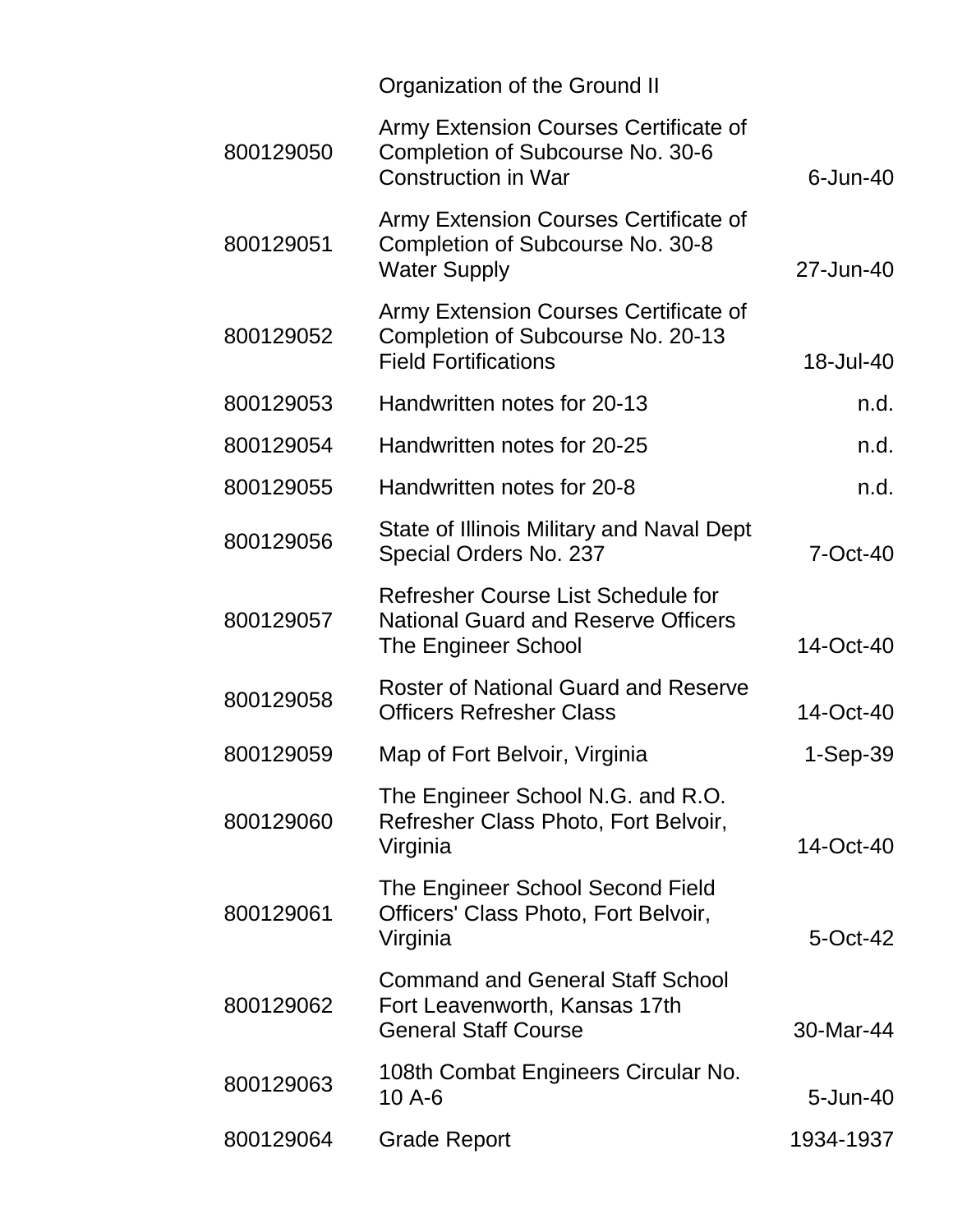| 800129065 | Industrial College of the Armed Forces<br>SAOIC 201.3 Test review Volume IV                              | 22-Aug-51  |
|-----------|----------------------------------------------------------------------------------------------------------|------------|
| 800129066 | <b>Industrial College of the Armed Forces</b><br>SAOIC 201.3 Test scores cumulative                      | 28-Dec-51  |
| 800129067 | Letter- Accreditation to be awarded for<br>Correspondence Study Course signed                            | 21-Jun-51  |
| 800129068 | Letter- Accreditation to be awarded for<br>Correspondence Study Course copy                              | 21-Jun-51  |
| 800129069 | Letter- Accreditation to be awarded for<br>Correspondence Study Course signed                            | 21-Jun-51  |
| 800129070 | Letter- Accreditation to be awarded for<br>Correspondence Study Course signed                            | 21-Jun-51  |
| 800129071 | Industrial College of the Armed Forces<br>SAOIC 201.3 Test review Volume III                             | 21-Jun-51  |
| 800129072 | Letter from Dick A. King Lt. Colonel<br>Correspondence Study Branch                                      | n.d.       |
| 800129073 | Letter- Accreditation to be awarded for<br>Correspondence Study Course signed                            | 28-Aug-51  |
| 800129074 | Letter- Accreditation to be awarded for<br>Correspondence Study Course copy                              | 28-Aug-51  |
| 800129075 | Memo Routing Slip from Col. O'Neal-<br>Exec. O.                                                          | $4-Sep-51$ |
| 800129076 | Memo Routing Slip Senior Army Instr.                                                                     | 29-Aug     |
| 800129077 | Letter- Accreditation to be awarded for<br>Correspondence Study Course signed                            | 28-Aug-51  |
| 800129078 | Industrial College of the Armed Forces<br>Letter to be Awarded for<br><b>Correspondence Study Course</b> | 22-Aug-51  |
| 800129079 | Letter- Accreditation to be awarded for<br>Correspondence Study Course signed                            | 31-May-51  |
| 800129080 | Letter- Accreditation to be awarded for<br>Correspondence Study Course copy                              | 31-May-51  |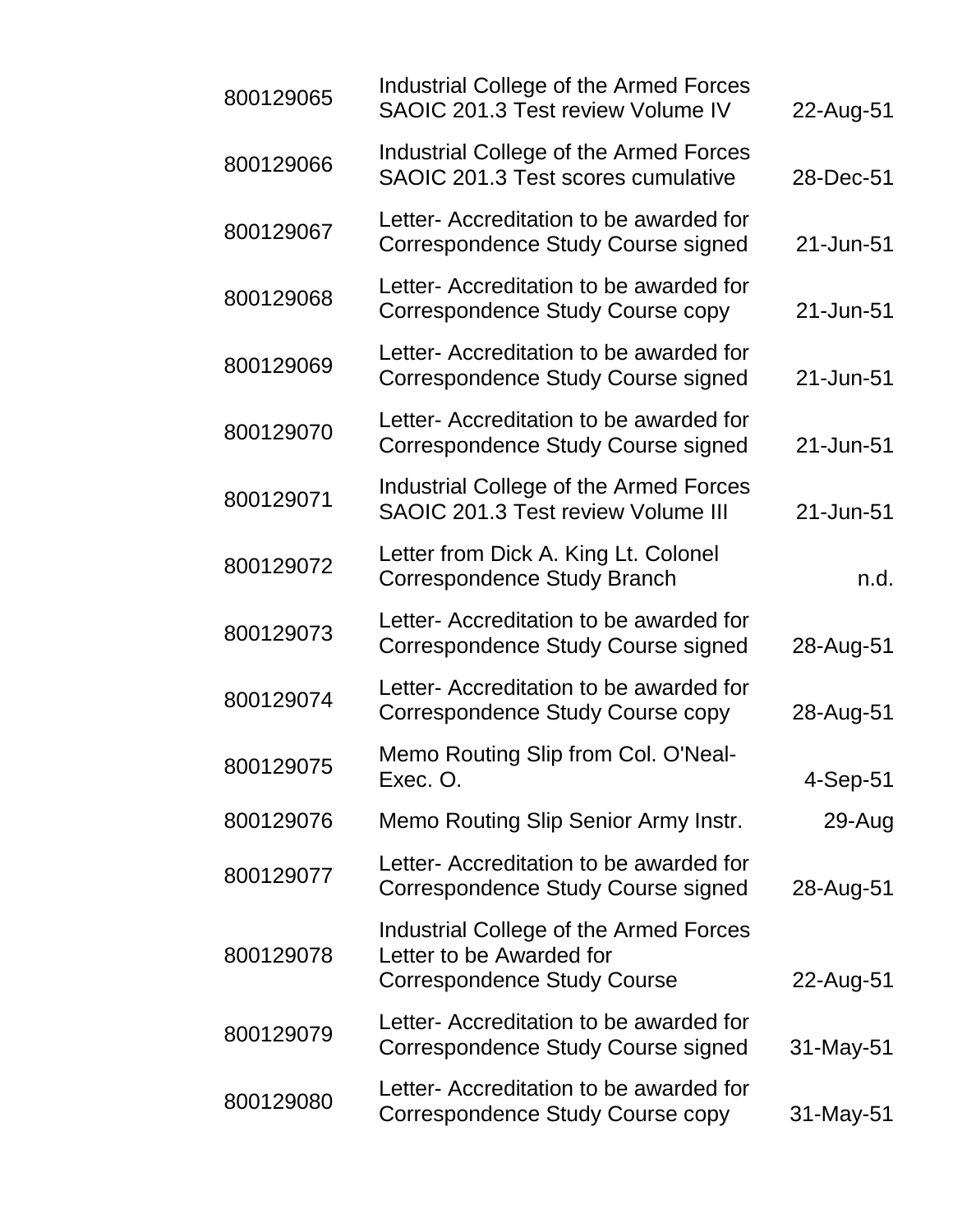|           | <b>Series 2: Military Papers</b>                                                                     | 1935-1959    |
|-----------|------------------------------------------------------------------------------------------------------|--------------|
| 800129087 | United States Army Quartermaster<br>Corps School for Bakers and Cooks<br>Certificate for Proficiency | 31-Mar-42    |
| 800129086 | Letter- Accreditation to be awarded for<br>Correspondence Study Course signed                        | 28-Dec-51    |
| 800129085 | Letter- Accreditation to be awarded for<br>Correspondence Study Course copy                          | 28-Dec-51    |
| 800129084 | Letter- Accreditation to be awarded for<br>Correspondence Study Course signed                        | 28-Dec-51    |
| 800129083 | Letter- Accreditation to be awarded for<br>Correspondence Study Course copy                          | 14-Nov-51    |
| 800129082 | Letter- Accreditation to be awarded for<br>Correspondence Study Course signed                        | 14-Nov-51    |
| 800129081 | Letter- Accreditation to be awarded for<br>Correspondence Study Course signed                        | $31$ -May-51 |

| 4 |           | <b>Military Personnel File</b>                                                               | 1935-1959    |
|---|-----------|----------------------------------------------------------------------------------------------|--------------|
|   | 800129088 | Officer's Identification Card No.666715                                                      | 28-Jan-43    |
|   | 800129089 | National Guard 108th Engineers<br>(Combat) Handbook                                          | n.d.         |
|   | 800129090 | <b>National Guard 108th Engineers</b><br>(Combat) Handbook                                   | n.d.         |
|   | 800129091 | State of Illinois Military and Naval Dept<br>letter of records                               | $14$ -Jan-43 |
|   | 800129092 | State of Illinois Military and Naval Dept<br>letter of records copy                          | 15-Jan-43    |
|   | 800129093 | <b>Army Separation Qualification Record</b><br>(Negative copy)                               | $3-Apr-46$   |
|   | 800129094 | Military Record and Report of<br><b>Separation Certificate of Service</b><br>(Negative copy) | 3-Apr-46     |
|   |           |                                                                                              |              |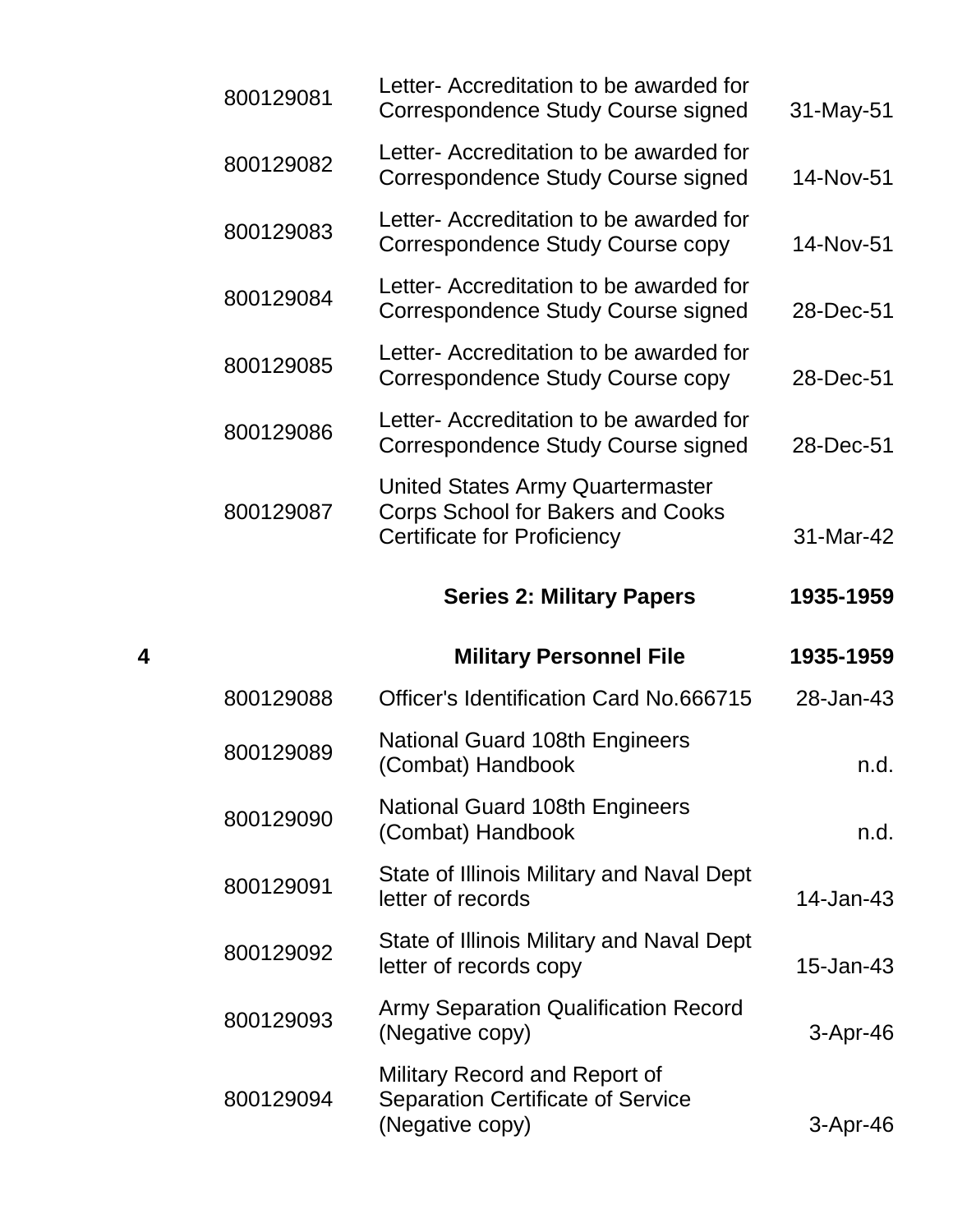| 800129095 | Military Education (Negative copy)                                        | 3-Apr-46   |
|-----------|---------------------------------------------------------------------------|------------|
| 800129096 | <b>Army Certificate of Service (Negative</b><br>copy)                     | $3-Apr-46$ |
| 800129097 | National Guard Appointment to Second<br>Lt., Corps of Engineers           | 27-Mar-37  |
| 800129098 | <b>National Guard Appointment to First</b><br>Lt., Corps of Engineers     | 5-Feb-41   |
| 800129099 | Army Appointment to Captain, Corps of<br>Engineers                        | 10-May-41  |
| 800129100 | Army Appointment to Lt. Col., Corps of<br>Engineers                       | 22-Dec-45  |
| 800129101 | Army certificate of Service (copy)                                        | 3-Apr-46   |
| 800129102 | Army certificate of Service (copy)                                        | $3-Apr-46$ |
| 800129103 | <b>Army Separation Qualification Record</b><br>(copy)                     | 3-Apr-46   |
| 800129104 | <b>Army Separation Qualification Record</b><br>(copy)                     | 3-Apr-46   |
| 800129105 | Military Record and Report of<br>Separation Certificate of Service (copy) | 3-Apr-46   |
| 800129106 | Military Record and Report of<br>Separation Certificate of Service (copy) | 3-Apr-46   |
| 800129107 | Military Education (copy)                                                 | $3-Apr-46$ |
| 800129108 | Military Education (copy)                                                 | 3-Apr-46   |
| 800129109 | Military Education (copy)                                                 | $3-Apr-46$ |
| 800129110 | <b>Army Separation Qualification Record</b><br>(copy)                     | 3-Apr-46   |
| 800129111 | Officers' Pay, Allowance, and Mileage<br>Voucher                          | 1946       |
| 800129112 | <b>Allotment Discontinuance</b>                                           | n.d.       |
| 800129113 | <b>Officer's Pay Data Card</b>                                            | 8-Nov-45   |
| 800129114 | <b>Retirement-Annuity Flyer "Copy"</b>                                    | n.d.       |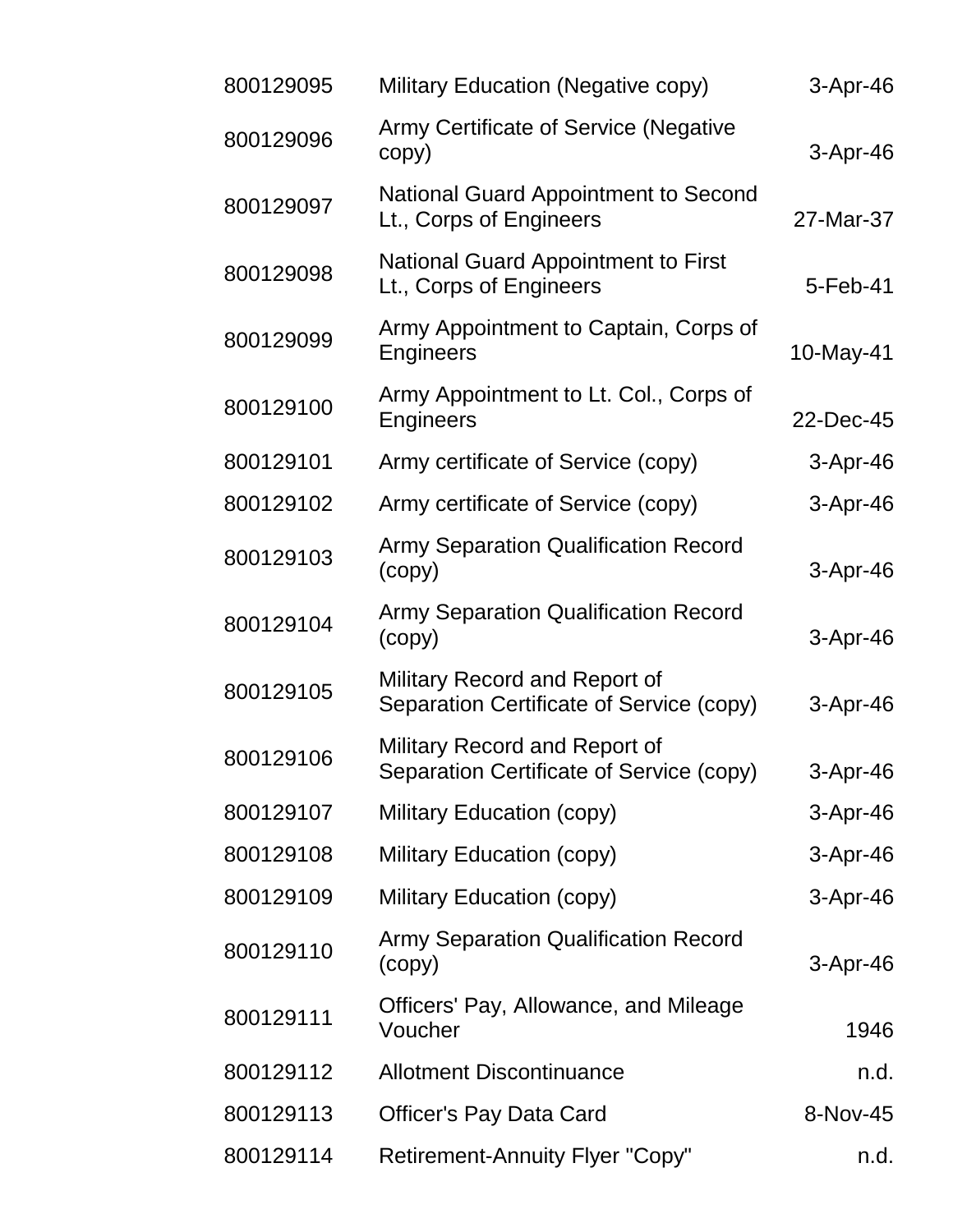| 800129115 | <b>Report of Physical Examination (blank</b><br>on front)                                                        | 23-May-40  |
|-----------|------------------------------------------------------------------------------------------------------------------|------------|
| 800129116 | <b>Handwritten Military Record</b>                                                                               | n.d.       |
| 800129117 | <b>Report of Physical Examination</b>                                                                            | 5-Aug-48   |
| 800129118 | Letter 201-Kane, Francis P. 2nd Ind.<br>Signed                                                                   | 16-Apr-47  |
| 800129119 | Letter 201-Kane, Francis P. 2nd Ind.<br>Copy                                                                     | 16-Apr-47  |
| 800129120 | State of Illinois Military and Naval Dept<br>Letter for Federal Recognition                                      | 10-Apr-47  |
| 800129121 | Slip for Federal Recognition from the<br><b>National Guard</b>                                                   | 31-Mar-47  |
| 800129122 | Letter 201-Kane, Francis P. 2nd Ind.<br>Signed                                                                   | 7-Apr-47   |
| 800129123 | Letter 201-Kane, Francis P. 2nd Ind.<br>Copy                                                                     | 7-Apr-47   |
| 800129124 | State of Illinois Military and Naval Dept<br>Letter for Federal Recognition                                      | 3-Apr-47   |
| 800129125 | State of Illinois Military and Naval Dept<br><b>Special Orders No.74</b>                                         | 3-Apr-47   |
| 800129126 | National Guard Bureau pink slip                                                                                  | 12-Nov-47  |
| 800129127 | National Guard Bureau green slip                                                                                 | 27-Jan-47  |
| 800129128 | MNILL-F-201 Letter signed                                                                                        | 20-Mar-47  |
| 800129129 | <b>National Guard Bureau Letter for</b><br><b>Attendance of Officers Refresher</b><br>Course                     | 10-Mar-47  |
| 800129130 | MNILL-F-201 Letter copy                                                                                          | 20-Mar-47  |
| 800129131 | State of Illinois Military and Naval Dept<br>Special Orders No. 188                                              | $6-Nov-46$ |
| 800129132 | Memo and Application for Federal<br><b>Recognition as a National Guard</b><br>Officer and for Appointment in the | 11-Oct-46  |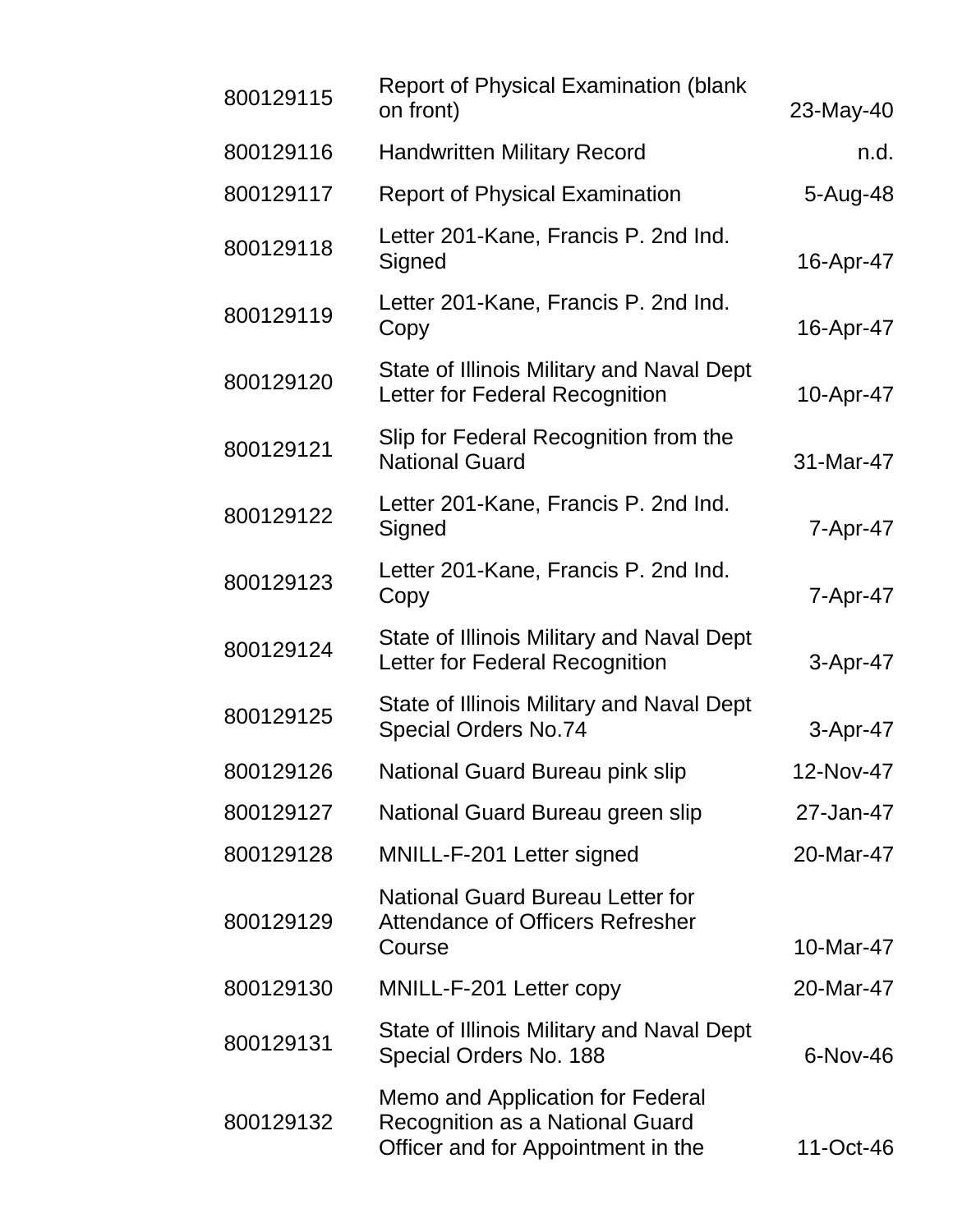|           | National Guard of the U.S.1                                                                             |           |
|-----------|---------------------------------------------------------------------------------------------------------|-----------|
| 800129133 | Oath of Office Notification                                                                             | 18-Sep-46 |
| 800129134 | National Guard "shortage of active duty<br>officers" letter copy                                        | 17-Sep-46 |
| 800129135 | National Guard "shortage of active duty<br>officers" letter signed                                      | 17-Sep-46 |
| 800129136 | <b>Headquarters 33rd Infantry Division</b><br>Bronze Star Letter General Order No.<br>19                | 22-Jan-46 |
| 800129137 | <b>Headquarters 33rd Infantry Division</b><br>Silver Star Letter General Orders No.<br>336              | 12-Nov-45 |
| 800129138 | <b>Headquarters 33rd Infantry Division</b><br>Legion of Merit Letter General Orders<br>No. 140          | 28-Aug-45 |
| 800129139 | State of Illinois Military and Naval Dept<br><b>Certificate for Rental and Subsistence</b><br>Allowance | 19-Jul-48 |
| 800129140 | <b>Certificate of Service</b>                                                                           | n.d.      |
| 800129141 | Oath of Office, Lt. Col., Corps of<br>Engineers                                                         | 21-Nov-46 |
| 800129142 | <b>Report of Physical Examination</b>                                                                   | 22-Dec-45 |
| 800129143 | <b>Certificate of Service</b>                                                                           | n.d.      |
| 800129144 | <b>Awarded Gold Star</b>                                                                                | n.d.      |
| 800129145 | <b>Religious Preference</b>                                                                             | n.d.      |
| 800129146 | <b>Officer's and Warrant Officer's</b><br><b>Qualification Card Copy</b>                                | n.d.      |
| 800129147 | <b>Officer's and Warrant Officer's</b><br><b>Qualification Card</b>                                     | n.d.      |
| 800129148 | National Guard appointment to<br>Sergeant                                                               | 12-Jul-35 |
| 800129149 | National Guard honorable discharge                                                                      | 25-May-36 |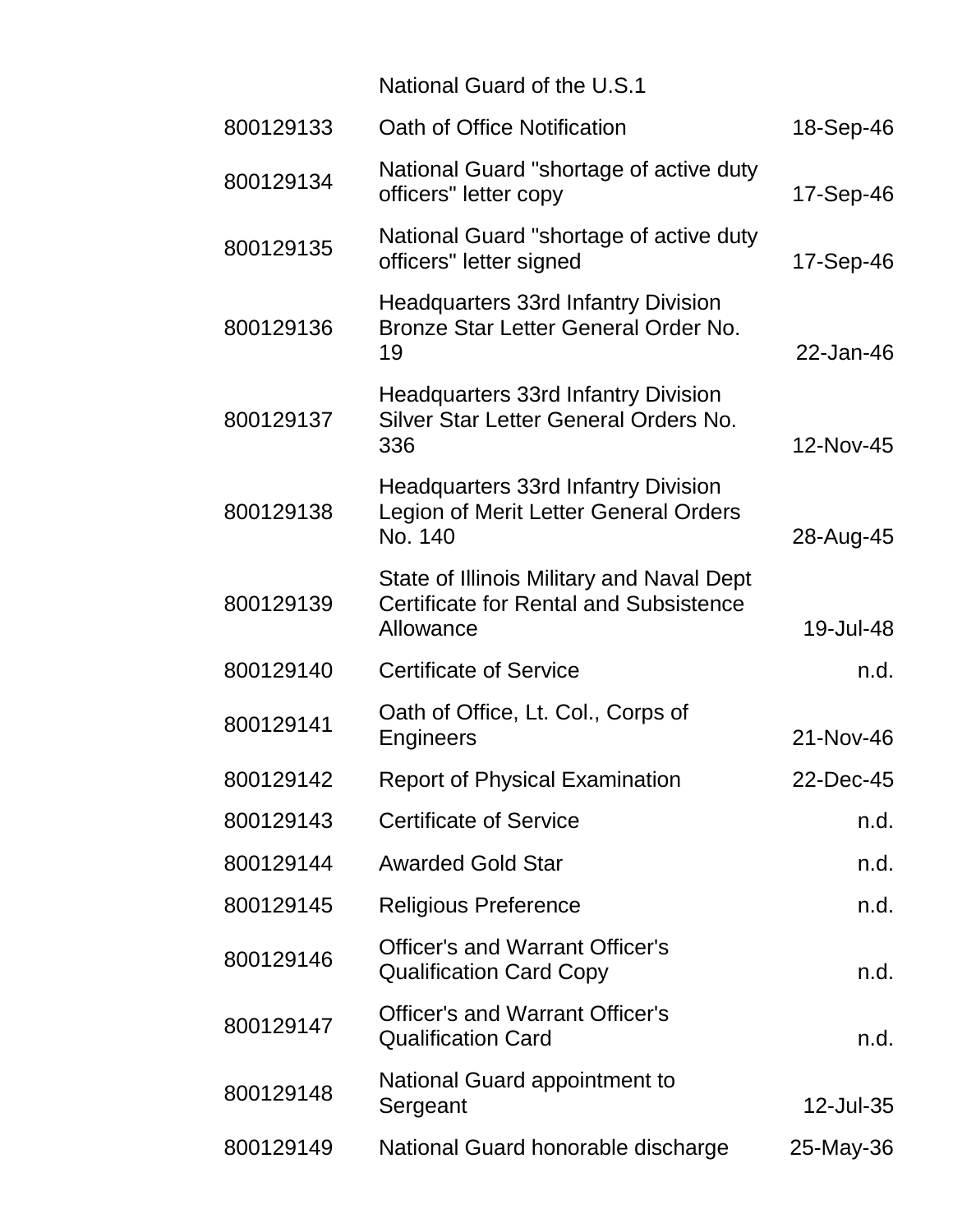| 800129150 | National Guard honorable discharge                                                                                          | 16-Feb-37   |
|-----------|-----------------------------------------------------------------------------------------------------------------------------|-------------|
| 800129151 | <b>Report of Physical Examination of</b><br><b>Officers and Warrant Officers</b>                                            | $1-Feb-37$  |
| 800129152 | State of Illinois Military and Naval Dept<br>Special Orders No. 45 copy                                                     | 16-Feb-37   |
| 800129153 | Oath of Office notice signed                                                                                                | n.d.        |
| 800129154 | Oath of Office for 2nd Lt. not signed                                                                                       | n.d.        |
| 800129155 | DePaul University College of<br><b>Commerce Letter of Recommendation</b>                                                    | 1-Feb-37    |
| 800129156 | Chicago Rapid Transit Company Letter<br>of Recommendation                                                                   | $2$ -Feb-37 |
| 800129157 | Chicago Rapid Transit Company Letter<br>of Recommendation                                                                   | $2$ -Feb-37 |
| 800129158 | Chicago Rapid Transit Company Letter<br>of Recommendation                                                                   | $2$ -Feb-37 |
| 800129159 | Chicago Rapid Transit Company Letter<br>of Recommendation                                                                   | 2-Feb-37    |
| 800129160 | <b>National Guard Bureau Federal</b><br>Recognition for 2nd Lt., Company C,<br>108th Engineers                              | 18-Mar-37   |
| 800129161 | Notification to sign Oath of Office                                                                                         | 3-Apr-37    |
| 800129162 | National Guard Bureau acceptance of<br>appointment                                                                          | 21-Mar-37   |
| 800129163 | Appointment in the National Guard of<br>the United States                                                                   | 27-Mar-37   |
| 800129164 | Application for Federal Recognition as<br>a National Guard Officer and for<br>Appointment in the Officers' Reserve<br>Corps | 2-Feb-37    |
| 800129165 | Application for Federal Recognition as<br>a National Guard Officer and for<br>Appointment in the Officers' Reserve<br>Corps | 28-Jan-37   |
|           |                                                                                                                             |             |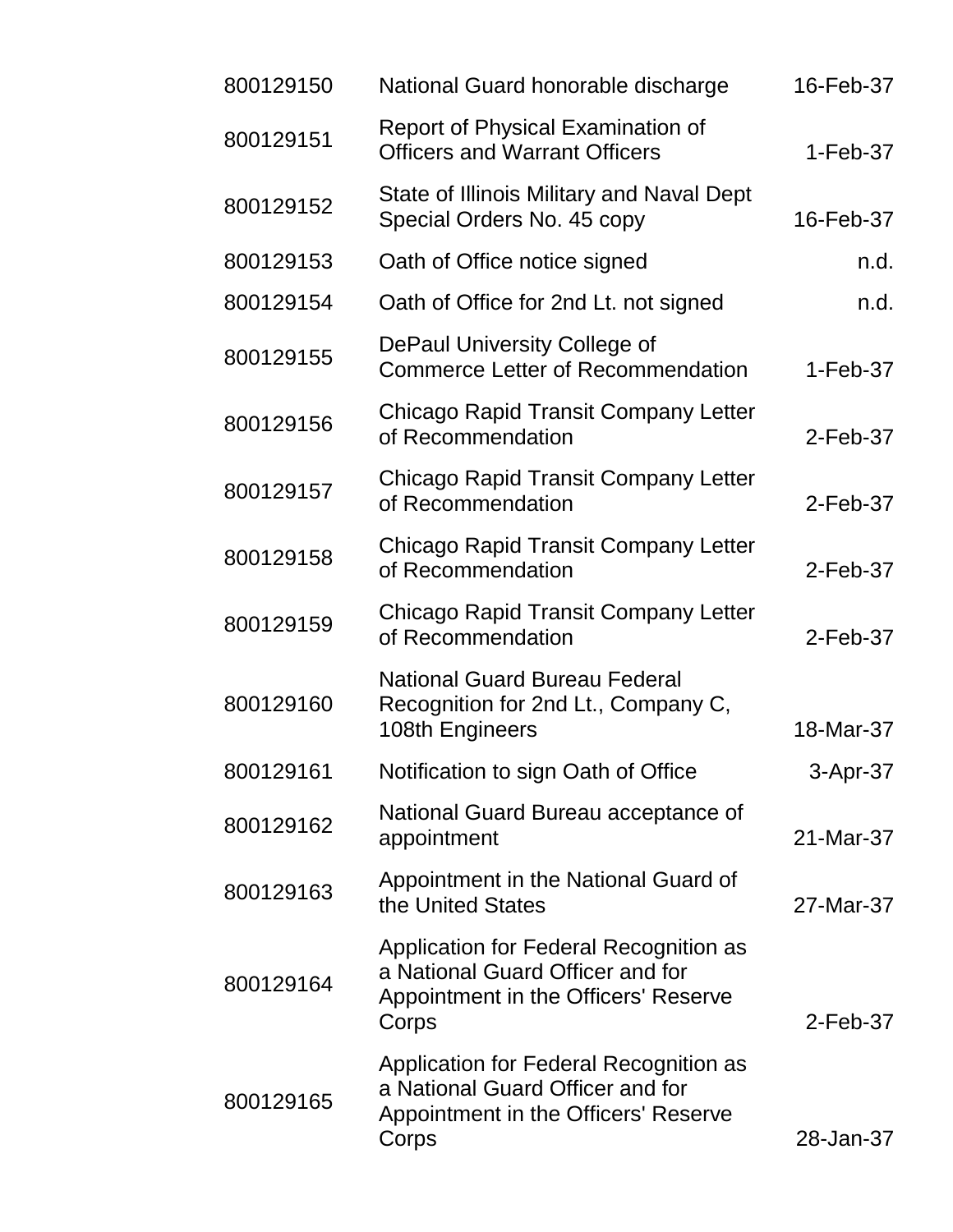| 800129166 | National Guard Bureau pink slip                                                                                             | 14-May-37      |
|-----------|-----------------------------------------------------------------------------------------------------------------------------|----------------|
| 800129167 | Application for Federal Recognition as<br>a National Guard Officer and for<br>Appointment in the Officers' Reserve<br>Corps | 17-Jul-40      |
| 800129168 | State of Illinois Military and Naval Dept<br>Special Order No. 178                                                          | $3 - Aug-40$   |
| 800129169 | State of Illinois Military and Naval Dept<br>Special Order No. 164                                                          | 19-Jul-40      |
| 800129170 | Oath of Office for 1st Lt., Corps of<br>Engineers                                                                           | 6-Aug-40       |
| 800129171 | Notification to sign Oath of Office                                                                                         | $3 - Aug-40$   |
| 800129172 | <b>State of Illinois Military and Naval Dept</b><br>Special Orders No. 178                                                  | $3-Auq-40$     |
| 800129173 | State of Illinois Military and Naval Dept<br>Special Orders No. 164                                                         | 19-Jul-40      |
| 800129174 | <b>Report of Physical Examination</b>                                                                                       | 22-Jan-41      |
| 800129175 | Letter of Special Orders from Col.<br>Hobart signed                                                                         | 23-Jan-41      |
| 800129176 | Letter of Special Orders from Col.<br>Hobart copy                                                                           | 24-Jan-41      |
| 800129177 | State of Illinois Military and Naval Dept<br><b>Federal Recognition Letter</b>                                              | 18-Jan-41      |
| 800129178 | National Guard Bureau Promotion card                                                                                        | 13-Jan-41      |
| 800129179 | Oath of Office Notification                                                                                                 | $5 - Feb - 41$ |
| 800129180 | Letter of Special Order from Col.<br>Hobart                                                                                 | 27-Feb-41      |
| 800129181 | 108th Combat Engineers, Company C<br><b>Request for Leave Signed</b>                                                        | 9-Apr-41       |
| 800129182 | 109th Combat Engineers, Company C<br><b>Request for Leave copy</b>                                                          | 9-Apr-41       |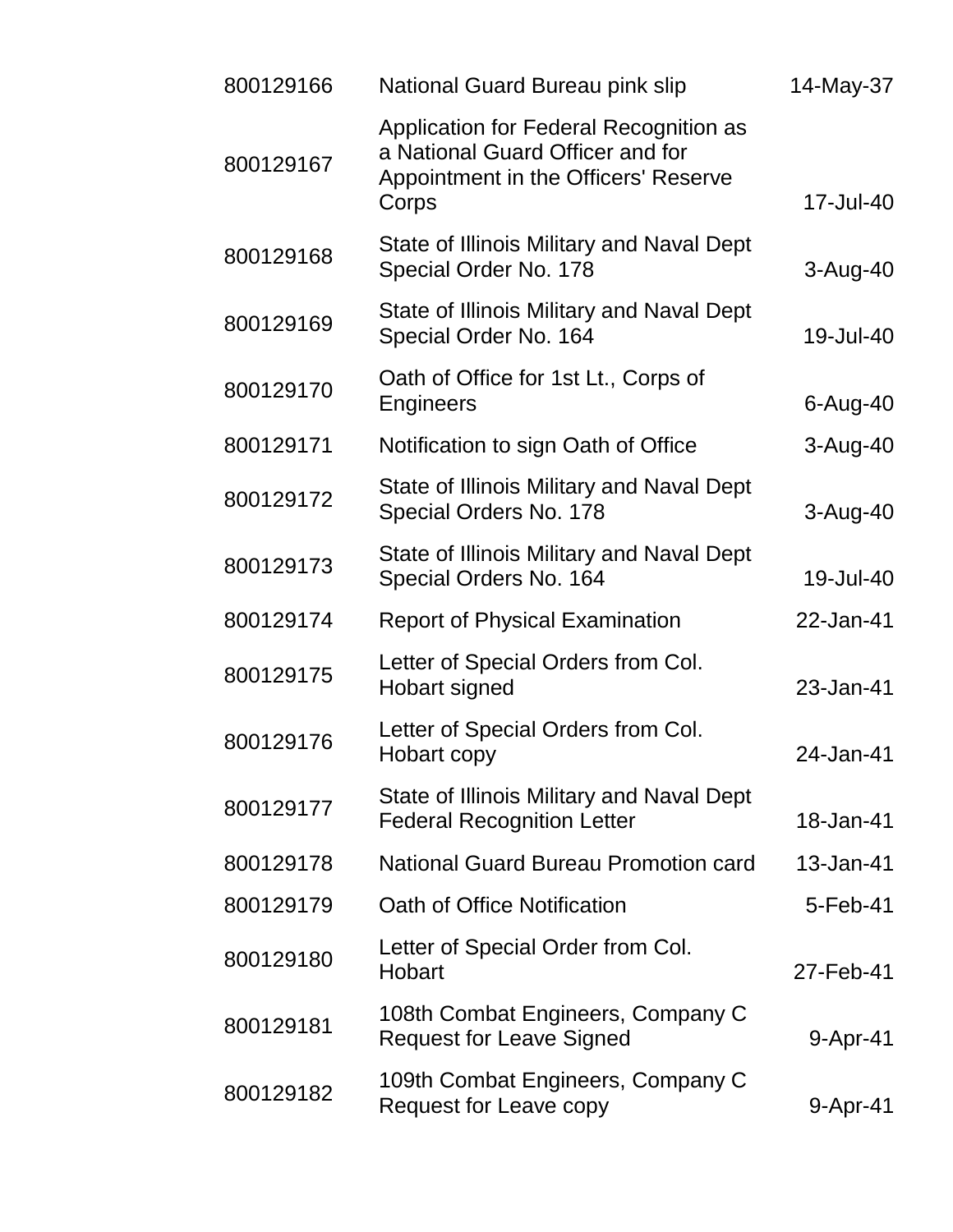| 800129183 | 110th Combat Engineers, Company C<br>Request for Leave copy                                    | $9-Apr-41$ |
|-----------|------------------------------------------------------------------------------------------------|------------|
| 800129184 | <b>Promotion Letter</b>                                                                        | 10-May-41  |
| 800129185 | <b>Headquarters 33rd Infantry Division</b><br><b>Annual Division Inspection</b>                | 22-Nov-41  |
| 800129186 | <b>Headquarters 108th Engineers</b><br><b>Battalion Special Order No. 74</b>                   | 8-Jun-42   |
| 800129187 | <b>Headquarters 108th Engineers</b><br>(Combat) Special Order No. 13                           | 23-Jan-42  |
| 800129188 | <b>Company C One Year Service</b><br>Program                                                   | 5-Mar-42   |
| 800129189 | <b>Officers Qualification Card</b>                                                             | 26-Apr-43  |
| 800129190 | Headquarters 108th Engineer Combat<br><b>Battalion Transmittal of Records Letter</b><br>copy   | 19-Nov-45  |
| 800129191 | Headquarters 108th Engineer Combat<br><b>Battalion Transmittal of Records Letter</b><br>signed | 19-Nov-45  |
| 800129192 | <b>Personnel Form for Homeward Bound</b><br><b>Troops</b>                                      | 19-Nov-45  |
| 800129193 | Headquarters 108th Engineer Combat<br><b>Battalion Record of Leave</b>                         | 15-Nov-45  |
| 800129194 | <b>Officers' Clothing &amp; Equipage</b><br><b>Emergency Issue Slip</b>                        | 15-Nov-45  |
| 800129195 | <b>Property Turn-In Slip</b>                                                                   | 15-Nov-45  |
| 800129196 | Headquarters 108th Engineer Combat<br><b>Battalion Record of Leave</b>                         | 15-Nov-45  |
| 800129197 | <b>Headquarters 33rd Infantry Division</b><br>Orders by Maj. Gen. Clarkson                     | 28-Sep-45  |
| 800129198 | <b>Certificate of Retention and Customs</b><br><b>Declaration</b>                              | 20-Nov-45  |
| 800129199 | <b>Officers' Clothing &amp; Equipage</b><br><b>Emergency Issue Slip</b>                        | 15-Nov-45  |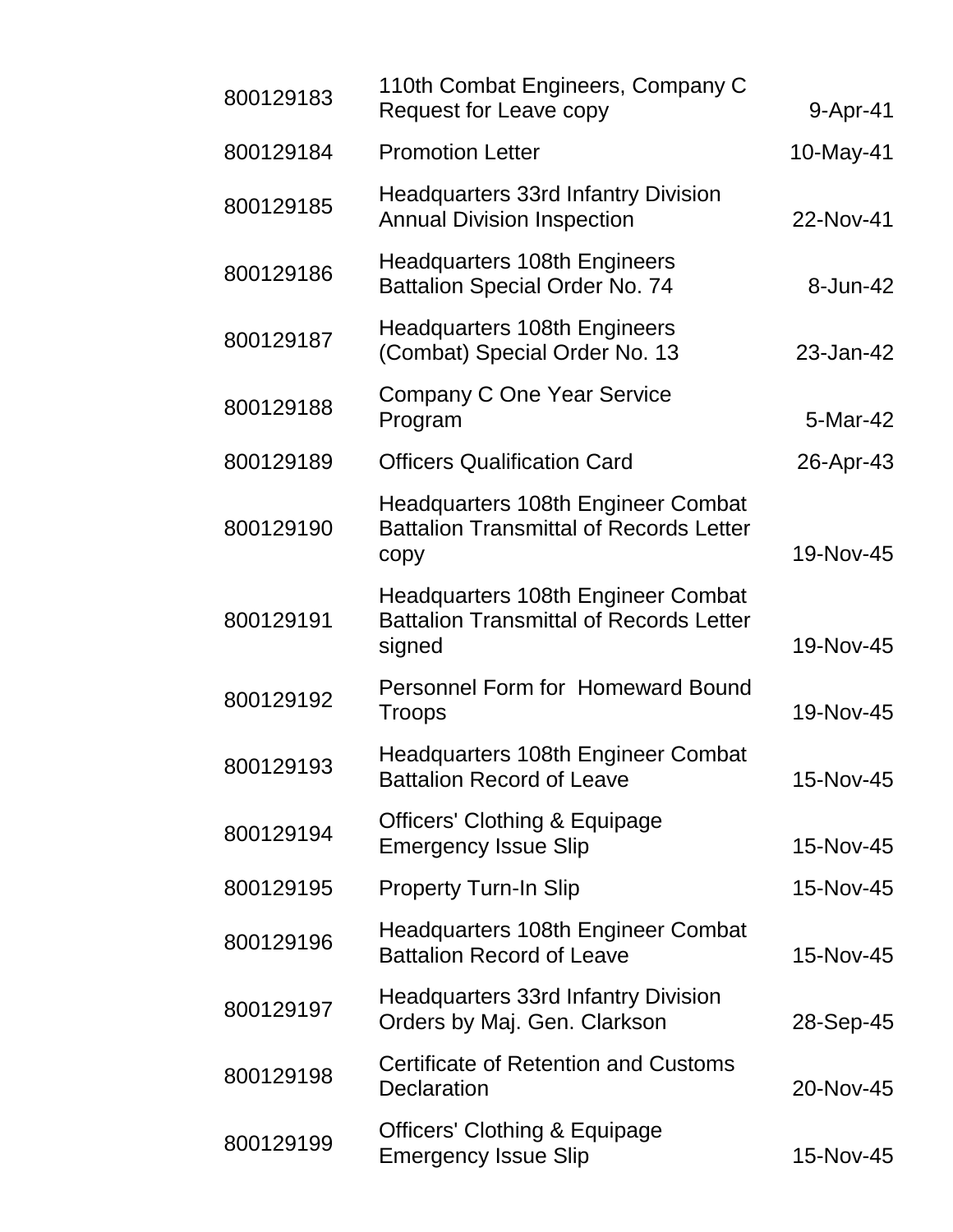| 800129200 | <b>Headquarters 33rd Infantry Division</b><br>Orders by Maj. Gen. Clarkson      | 17-Nov-45 |
|-----------|---------------------------------------------------------------------------------|-----------|
| 800129201 | <b>Headquarters 33rd Infantry Division</b><br>Orders by Maj. Gen. Clarkson      | 17-Nov-45 |
| 800129202 | <b>Headquarters 33rd Infantry Division</b><br>Orders by Maj. Gen. Clarkson      | 17-Nov-45 |
| 800129203 | <b>Headquarters 33rd Infantry Division</b><br>Orders by Maj. Gen. Clarkson      | 17-Nov-45 |
| 800129204 | <b>Headquarters 33rd Infantry Division</b><br>Orders by Maj. Gen. Clarkson      | 17-Nov-45 |
| 800129205 | <b>Headquarters 33rd Infantry Division</b><br>Orders by Maj. Gen. Clarkson      | 17-Nov-45 |
| 800129206 | <b>Headquarters 33rd Infantry Division</b><br>Orders by Maj. Gen. Clarkson      | 17-Nov-45 |
| 800129207 | <b>Headquarters 33rd Infantry Division</b><br>Orders by Maj. Gen. Clarkson      | 17-Nov-45 |
| 800129208 | <b>Headquarters 11th Replacement Depot</b><br><b>Movement Orders</b>            | 25-Nov-45 |
| 800129209 | Headquarters 11th Replacement Depot<br><b>Addenda to Personnel Roster</b>       | 27-Nov-45 |
| 800129210 | <b>Army Service Forces 6th Service</b><br>Command Special Orders No. 324        | 22-Dec-45 |
| 800129211 | <b>Army Service Forces 6th Service</b><br>Command Special Orders No. 324        | 22-Dec-45 |
| 800129212 | <b>Army Service Forces 6th Service</b><br><b>Command Special Orders No. 324</b> | 22-Dec-45 |
| 800129213 | <b>Army Service Forces 6th Service</b><br><b>Command Special Orders No. 324</b> | 22-Dec-45 |
| 800129214 | <b>Army Service Forces 6th Service</b><br><b>Command Special Orders No. 324</b> | 22-Dec-45 |
| 800129215 | <b>Army Service Forces 6th Service</b><br><b>Command Special Orders No. 324</b> | 22-Dec-45 |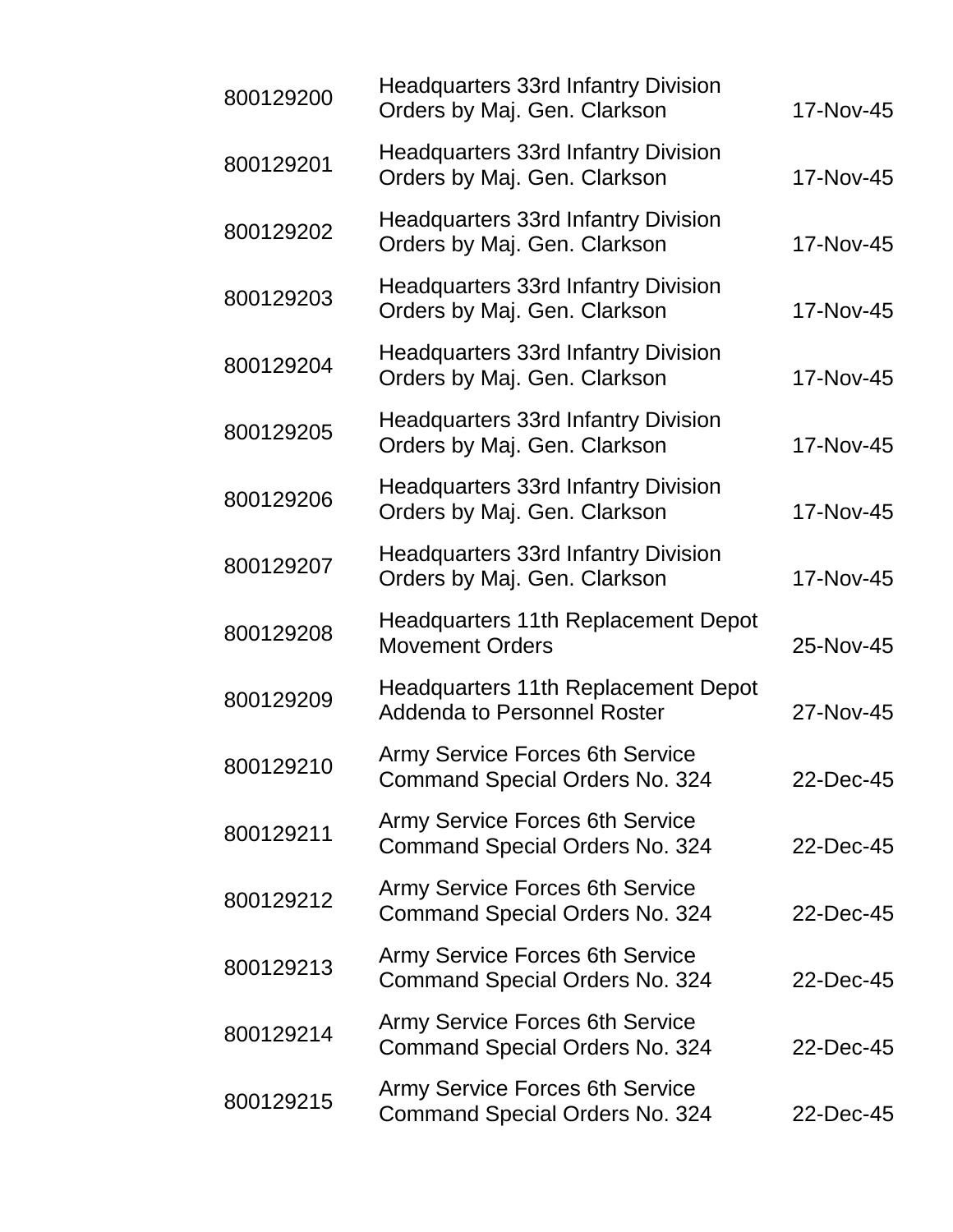| 800129216 | <b>Army Service Forces 6th Service</b><br><b>Command Special Orders No. 324</b>                       | 22-Dec-45  |
|-----------|-------------------------------------------------------------------------------------------------------|------------|
| 800129217 | War Dept Letter of Appreciation                                                                       | 22-Dec-45  |
| 800129218 | <b>Selective Service System</b>                                                                       | 18-Mar-46  |
| 800129219 | Military Record and Report of<br><b>Separation Certificate of Service</b>                             | n.d.       |
| 800129220 | State of Illinois Military and Naval Dept<br>Letter of National Guard Status signed                   | 11-Jun-46  |
| 800129221 | State of Illinois Military and Naval Dept<br>Letter of National Guard Status copy                     | 11-Jun-46  |
| 800129222 | <b>Headquarters Illinois Military District</b><br><b>National Reserve Status</b>                      | 7-Aug-46   |
| 800129223 | <b>Army Service Forces 6th Service</b><br><b>Command Oath of Office Notification</b>                  | 22-Dec-45  |
| 800129224 | Ship Ahoy Newsletter Homecoming<br><b>Edition</b>                                                     | 11-Dec-45  |
| 800129225 | State of Illinois Military and Naval Dept<br><b>Transfer to the State Detachment</b><br>Letter signed | $3-Apr-46$ |
| 800129226 | State of Illinois Military and Naval Dept<br><b>Transfer to the State Detachment</b><br>Letter copy   | 3-Apr-46   |
| 800129227 | State of Illinois Military and Naval Dept<br><b>Transfer to the State Detachment</b><br>Letter copy   | $3-Apr-46$ |
| 800129228 | Military and Naval Code of Illinois<br><b>Retired List</b>                                            | n.d.       |
| 800129229 | State of Illinois Military and Naval Dept<br><b>Separation Qualification Record</b>                   | $3-Apr-45$ |
| 800129230 | Army Certificate of service                                                                           | $3-Apr-46$ |
| 800129231 | Military Record and Report of<br><b>Separation Certificate of Service</b>                             | $3-Apr-46$ |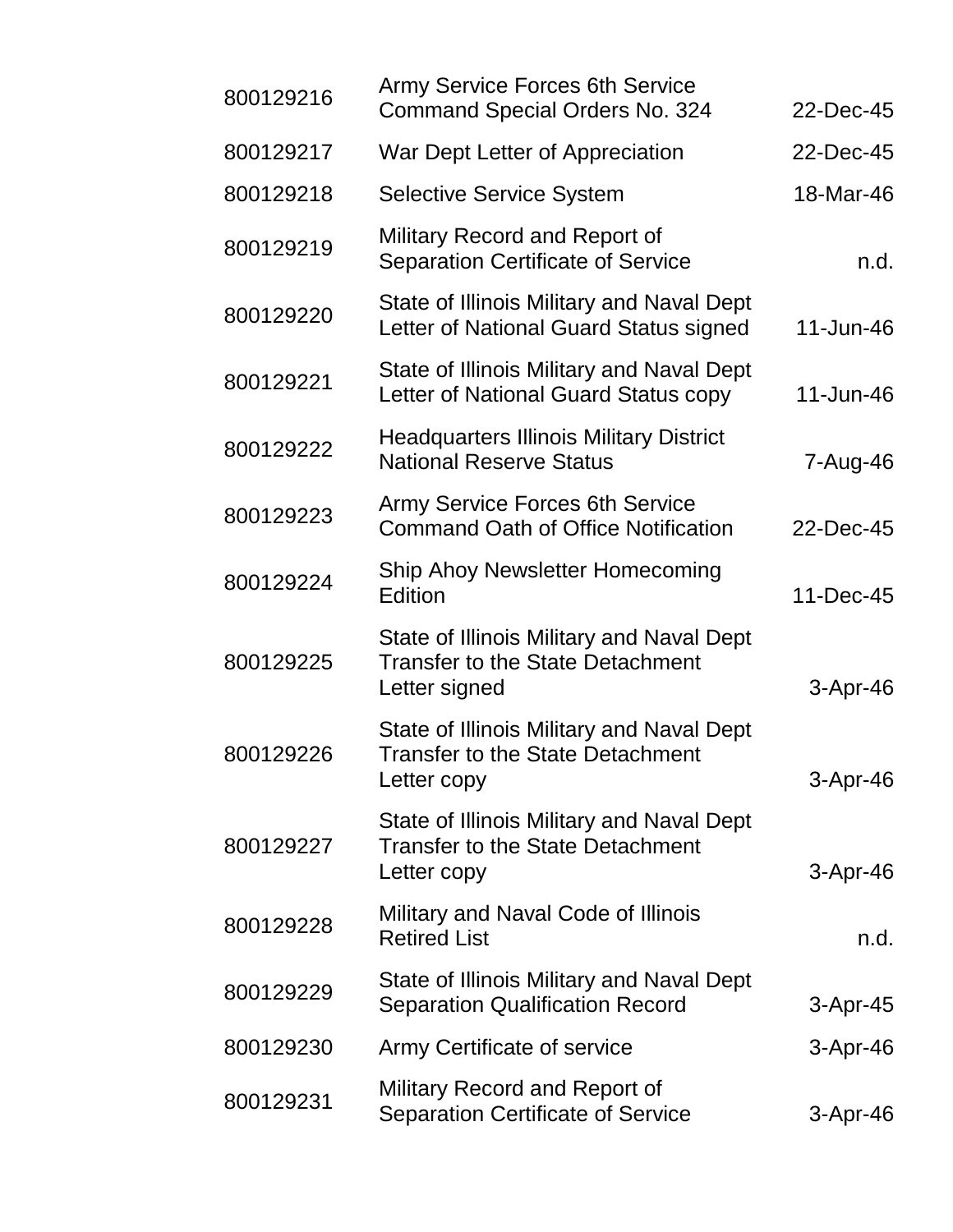| 800129232 | Illinois National Guard Letter to<br><b>Members of Cook County Chapter</b><br><b>Reserve Officers Association</b> | 30-Nov-46   |
|-----------|-------------------------------------------------------------------------------------------------------------------|-------------|
| 800129233 | National Guard appointment to Lt. Col.,<br>Corps of Engineers 1-may-47                                            | $1-May-47$  |
| 800129234 | Illinois State Senior Instructor Special<br>Orders No. 9                                                          | 26-Jan-48   |
| 800129235 | Illinois State Senior Instructor Transfer<br>of Records of Reserve Officer                                        | $6$ -Feb-48 |
| 800129236 | Headquarters 108th Engineer<br><b>Company Battalion Letter</b>                                                    | $3-Auq-49$  |
| 800129237 | National Guard Bureau appointment to<br>Lt. Col.                                                                  | 20-Sep-49   |
| 800129238 | Oath of Office for Col. Of Engineers                                                                              | 12-Feb-52   |
| 800129239 | National Guard promotion card to Col.                                                                             | 4-Mar-52    |
| 800129240 | Army and Air Force Promotion Card to<br>Lt. Col.                                                                  | 4-Mar-52    |
| 800129241 | Army Appointment in the National<br>Guard                                                                         | 11-Mar-52   |
| 800129242 | Oath of Office                                                                                                    | 17-Oct-57   |
| 800129243 | <b>Army Promotion Card</b>                                                                                        | 29-Oct-57   |
| 800129244 | <b>Army Promotion Card</b>                                                                                        | 11-Sep-58   |
| 800129245 | <b>Army Promotion Card</b>                                                                                        | 7-May-59    |
| 800129246 | <b>Headquarters 33d Infantry Division</b><br><b>Federal Recognition Letter signed</b>                             | 23-Jan-59   |
| 800129247 | <b>Headquarters 33d Infantry Division</b><br><b>Federal Recognition Letter copy</b>                               | 23-Jan-59   |
| 800129248 | <b>Army Promotion Card</b>                                                                                        | 16-Jan-59   |
| 800129249 | <b>Headquarters 33d Infantry Division</b><br><b>Federal Recognition Letter signed</b>                             | 29-Jan-59   |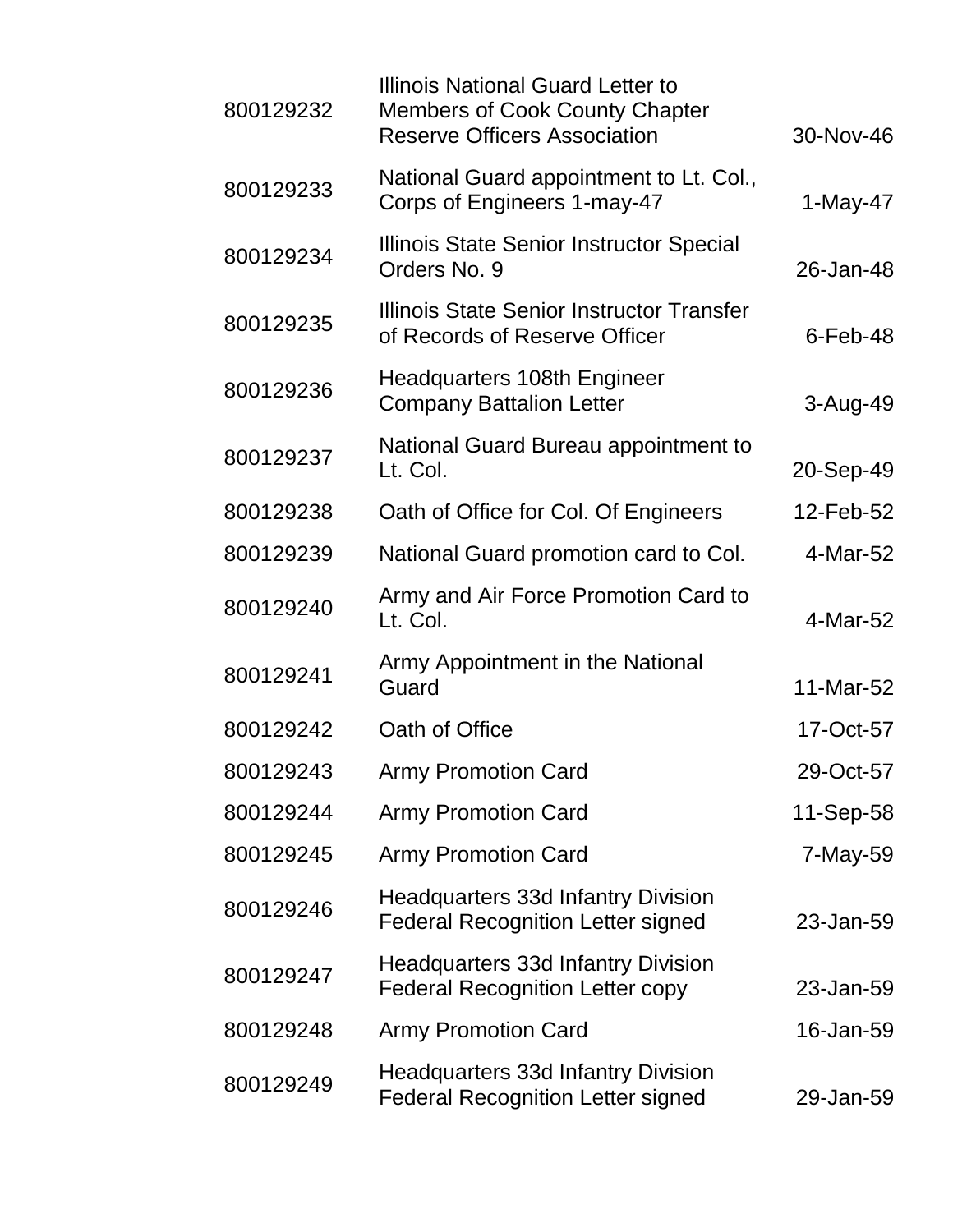| 5 |           | <b>Military Citations</b>                                                                        | 1941-1952 |
|---|-----------|--------------------------------------------------------------------------------------------------|-----------|
|   | 800129250 | <b>Service Recognition Board Postcard</b>                                                        | 5-May-47  |
|   | 800129251 | War Dept Pamphlet Special Orders No.<br>110                                                      | 12-May-41 |
|   | 800129252 | <b>Proposed Citation</b>                                                                         | 20-Jul-42 |
|   | 800129253 | <b>Captain to Major Promotion Slip</b>                                                           | 25-Oct-42 |
|   | 800129254 | <b>Headquarters 33rd Infantry Division</b><br>General Orders No. 58                              | 18-May-45 |
|   | 800129255 | <b>Headquarters 33rd Infantry Division</b><br>General Orders No. 58 copy                         | 18-May-45 |
|   | 800129256 | <b>Headquarters 33rd Infantry Division</b><br>General Orders No. 58 copy                         | 18-May-45 |
|   | 800129257 | <b>Headquarters 33rd Infantry Division</b><br><b>Individual Citation</b>                         | 18-May-45 |
|   | 800129258 | <b>Headquarters 33rd Infantry Division</b><br><b>Individual Citation copy</b>                    | 18-May-45 |
|   | 800129259 | <b>Headquarters 33rd Infantry Division</b><br><b>Unit Commendation General Orders</b><br>No. 148 | 28-Jun-45 |
|   | 800129260 | <b>Headquarters 33rd Infantry Division</b><br>Bronze Star General Orders No. 315                 | 24-Oct-45 |
|   | 800129261 | General Headquarters of the Army<br><b>Forces in the Pacific General Orders</b><br>No. 140       | 28-Aug-45 |
|   | 800129262 | General Headquarters of the Army<br>Forces in the Pacific General Orders<br>No. 140              | 28-Aug-45 |
|   | 800129263 | General Headquarters of the Army<br><b>Forces in the Pacific General Orders</b><br>No. 140       | 28-Aug-45 |
|   | 800129264 | <b>Citation for Legion of Merit</b>                                                              | n.d.      |
|   | 800129265 | Citation for Legion of Merit signed                                                              | n.d.      |
|   |           |                                                                                                  |           |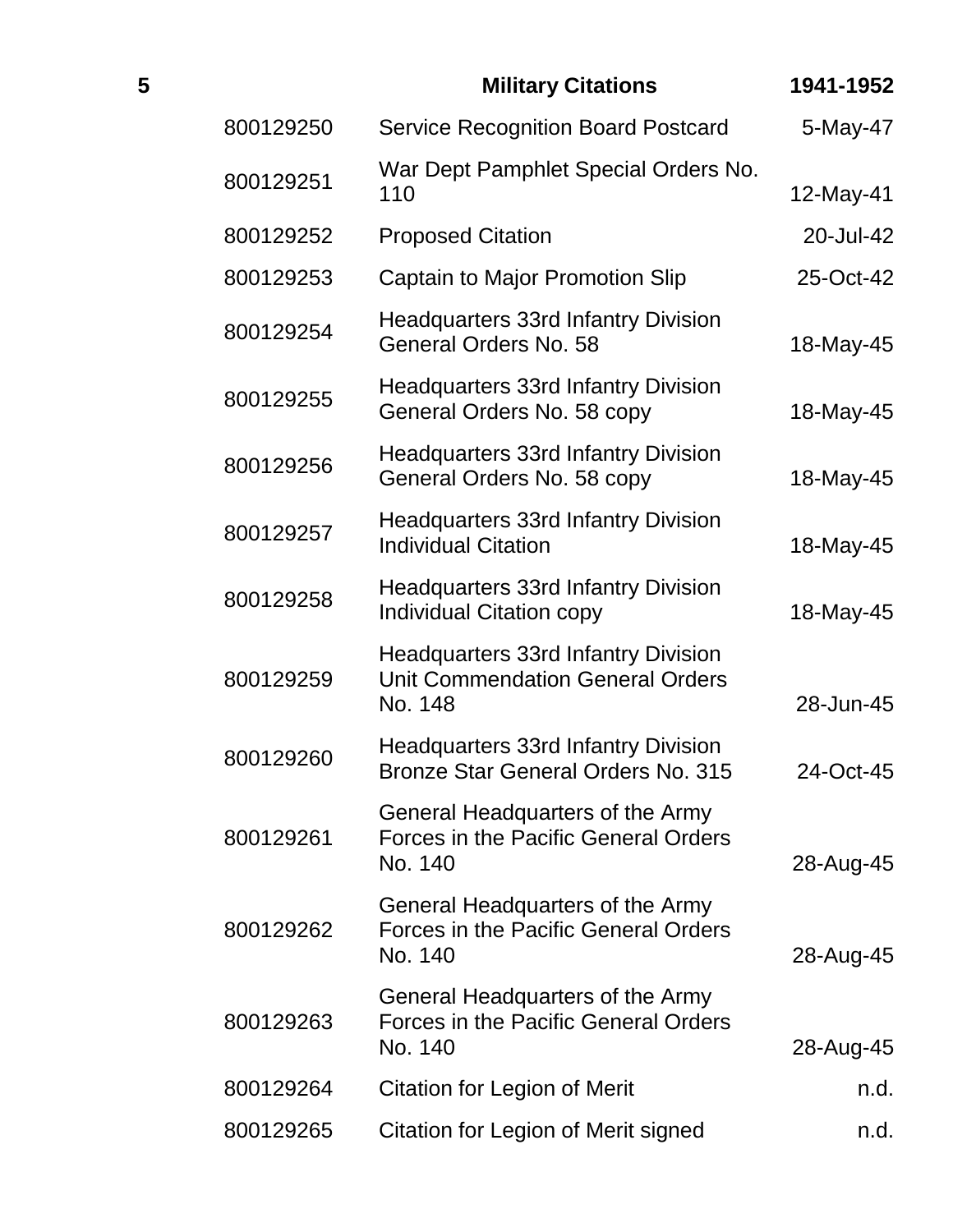| 800129266 | Citation for Legion of Merit signed copy                                                   | n.d.       |
|-----------|--------------------------------------------------------------------------------------------|------------|
| 800129267 | <b>Headquarters 33rd Infantry Division</b><br><b>Citation for Bronze Star</b>              | 10-Aug-45  |
| 800129268 | <b>Headquarters 33rd Infantry Division</b><br><b>Citation for Bronze Star copy</b>         | 10-Aug-45  |
| 800129269 | <b>Headquarters 33rd Infantry Division</b><br>Bronze Star General Orders No. 226           | 10-Aug-45  |
| 800129270 | <b>Headquarters 33rd Infantry Division</b><br>Bronze Star General Orders No. 226<br>copy   | 10-Aug-45  |
| 800129271 | <b>Headquarters 33rd Infantry Division</b><br>Bronze Star General Orders No. 226<br>copy   | 10-Aug-45  |
| 800129272 | General Headquarters of the Army<br><b>Forces in the Pacific General Orders</b><br>No. 140 |            |
| 800129273 | General Headquarters of the Army<br>Forces in the Pacific Award of the<br>Legion of Merit  | $5-Sep-45$ |
| 800129274 | <b>Headquarters 33rd Infantry Division</b><br><b>Silver Star General Orders No.336</b>     | 12-Nov-45  |
| 800129275 | <b>Headquarters 33rd Infantry Division</b><br>Bronze Star General Orders No. 19            | 22-Jan-46  |
| 800129276 | <b>Headquarters 33rd Infantry Division</b><br>Bronze Star General Orders No. 19            | 22-Jan-46  |
| 800129277 | <b>Headquarters 33rd Infantry Division</b><br>Bronze Star General Orders No. 19            | 22-Jan-46  |
| 800129278 | <b>Headquarters 33rd Infantry Division</b><br>Bronze Star General Orders No. 19            | 22-Jan-46  |
| 800129279 | <b>Headquarters 33rd Infantry Division</b><br>Bronze Star General Orders No. 19<br>copy    | 22-Jan-46  |
| 800129280 | War Dept Pamphlet General Orders<br>No. 29                                                 | 30-Mar-46  |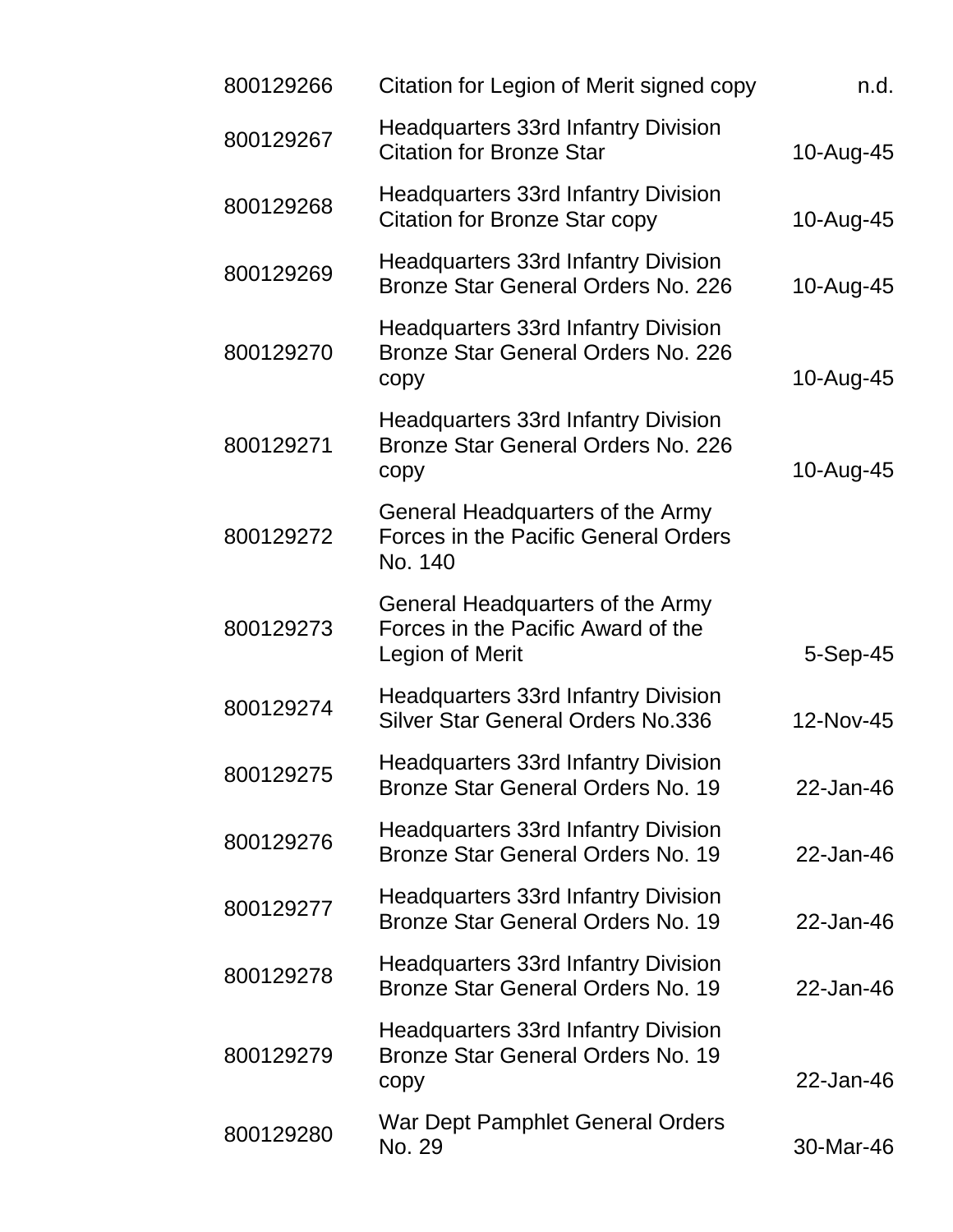| 30-Mar-46     | War Dept Pamphlet General Orders<br>No. 29                                                 | 800129281 |
|---------------|--------------------------------------------------------------------------------------------|-----------|
| 30-Mar-46     | War Dept General Orders. No. 29                                                            | 800129282 |
| 30-Mar-46     | War Dept General Orders. No. 29                                                            | 800129283 |
| 30-Nov-46     | State of Illinois Military and Naval Dept<br>General Orders No. 31                         | 800129284 |
| 1947          | <b>State of Illinois Service Recognition</b><br>Certificate                                | 800129285 |
| 24-Aug-50     | Recommendation for Legion of Merit                                                         | 800129286 |
| 11-Feb-52     | State of Illinois Military and Naval Dept<br>Special Orders No. 32                         | 800129287 |
| 24-Oct-45     | <b>Mounted Battle Honors from</b><br><b>Headquarters 33rd Infantry Division</b>            | 800129288 |
| n.d.          | No Guess Insignia Gauge How-To<br>Paper                                                    | 800129289 |
|               |                                                                                            |           |
| 1941-1954     | <b>Property Claims and Life Insurance</b><br><b>Information (Military)</b>                 |           |
| n.d.          | <b>National Service Life Insurance</b><br>Application for Change Instructions              | 800129290 |
| n.d.          | Schedule of Property Damaged, Lost,<br>Destroyed, Captured, or Abandoned in<br>the Service | 800129291 |
| 1-Aug-41      | U.S. Army Finance Office letter of<br>acceptance of Class E Allotment                      | 800129292 |
| 17-Nov-41     | <b>Prudential Insurance Company letter</b>                                                 | 800129293 |
| 26-Nov-45     | <b>Headquarters 108th Engineer Combat</b><br><b>Battalion Letter</b>                       | 800129294 |
| <b>Nov-45</b> | Statement in regard to Claim of Lt. Col.<br>Kane                                           | 800129295 |
| 27-Jun-41     | Payment slip No. 15673                                                                     | 800129296 |

**6**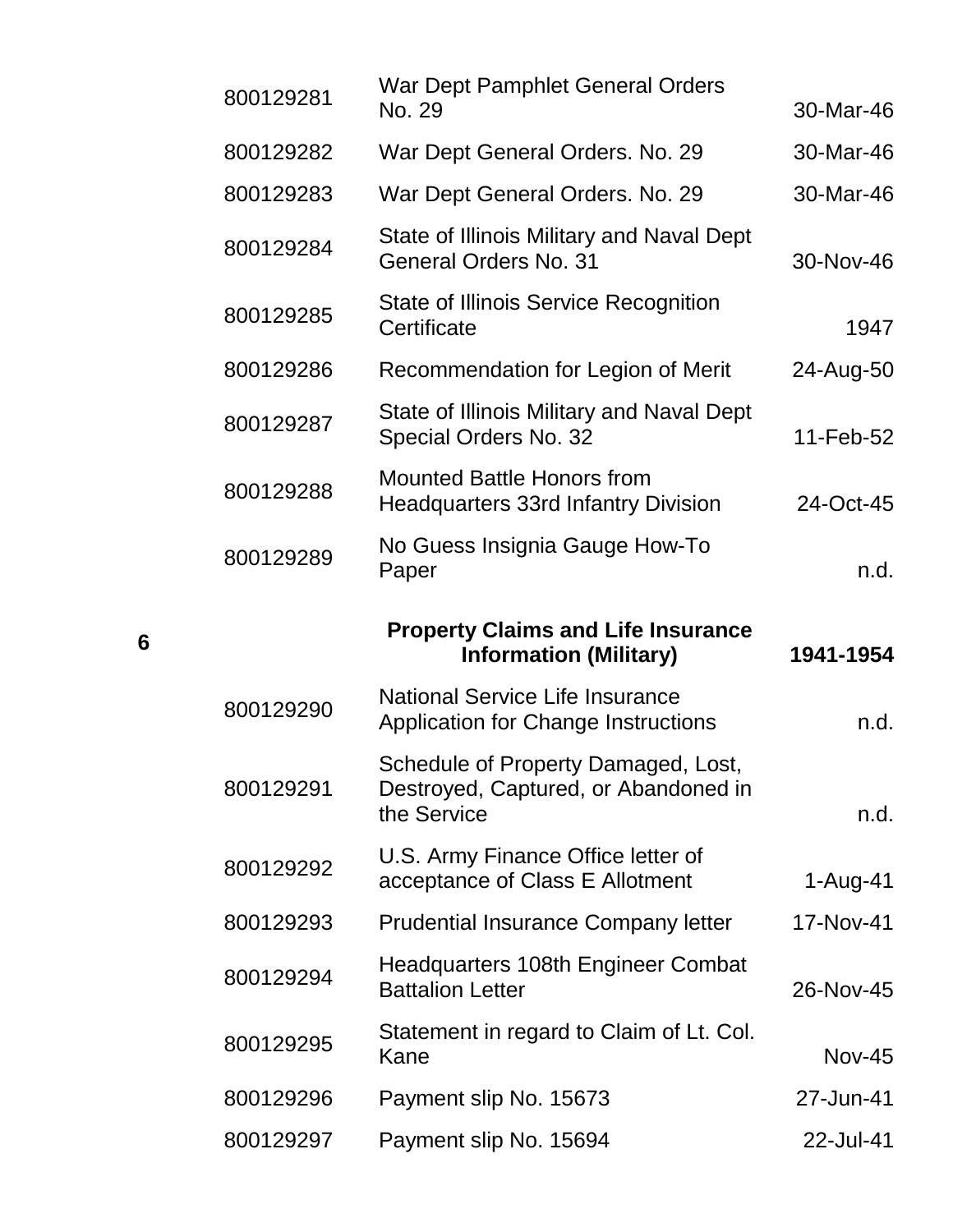| 800129298 | <b>United Services Life Insurance</b><br><b>Company letter</b>                                                | 4-Feb-46   |
|-----------|---------------------------------------------------------------------------------------------------------------|------------|
| 800129299 | Letter to United Services Life Insurance<br>re: Policy No. 4863                                               | 29-Jan-46  |
| 800129300 | <b>United Services Life Insurance</b><br>Company letter                                                       | 22-Jan-46  |
| 800129301 | United Services Life Insurance<br><b>Company Surrender Receipt</b>                                            | n.d.       |
| 800129302 | <b>Veterans Administration letter from</b><br>Branch Office No. 7, Office of Director<br>of Insurance Service | 16-May-47  |
| 800129303 | Letter to Francis P. Kane from L.C.<br>Cocheu, Director, Insurance Service                                    | n.d.       |
| 800129304 | Dept of the Army Branch Office of the<br><b>Judge Advocate General Letter</b>                                 | $9-Sep-48$ |
| 800129305 | Dept of the Army Branch Office of the<br><b>Judge Advocate General Letter</b>                                 | 27-Aug-48  |
| 800129306 | Explanation Letter to Major Edward A.<br><b>Brown</b>                                                         | 33-Aug-48  |
| 800129307 | <b>Explanation Letter to Major Edward A.</b><br><b>Brown</b>                                                  | 33-Aug-48  |
| 800129308 | <b>Explanation Letter to Major Edward A.</b><br><b>Brown</b>                                                  | 33-Aug-48  |
| 800129309 | Envelope from Capt. Louis Wildenstein                                                                         | 28-Mar-47  |
| 800129310 | Statement regarding claim of Francis<br>P. Kane                                                               | 26-Apr-48  |
| 800129311 | <b>Statement Letter from Capt. Louis</b><br>Wildenstein                                                       | 28-Mar-47  |
| 800129312 | Letter from Francis P. Kane to<br>Commanding Gen., 5th Army                                                   | 26-Apr-48  |
| 800129313 | Letter from Headquarters of the 5th<br>Army to Lt. Col. Francis P. Kane                                       | 22-Jan-48  |
| 800129314 | Letter to Monas Harlan from Francis P.                                                                        | 26-Aug-47  |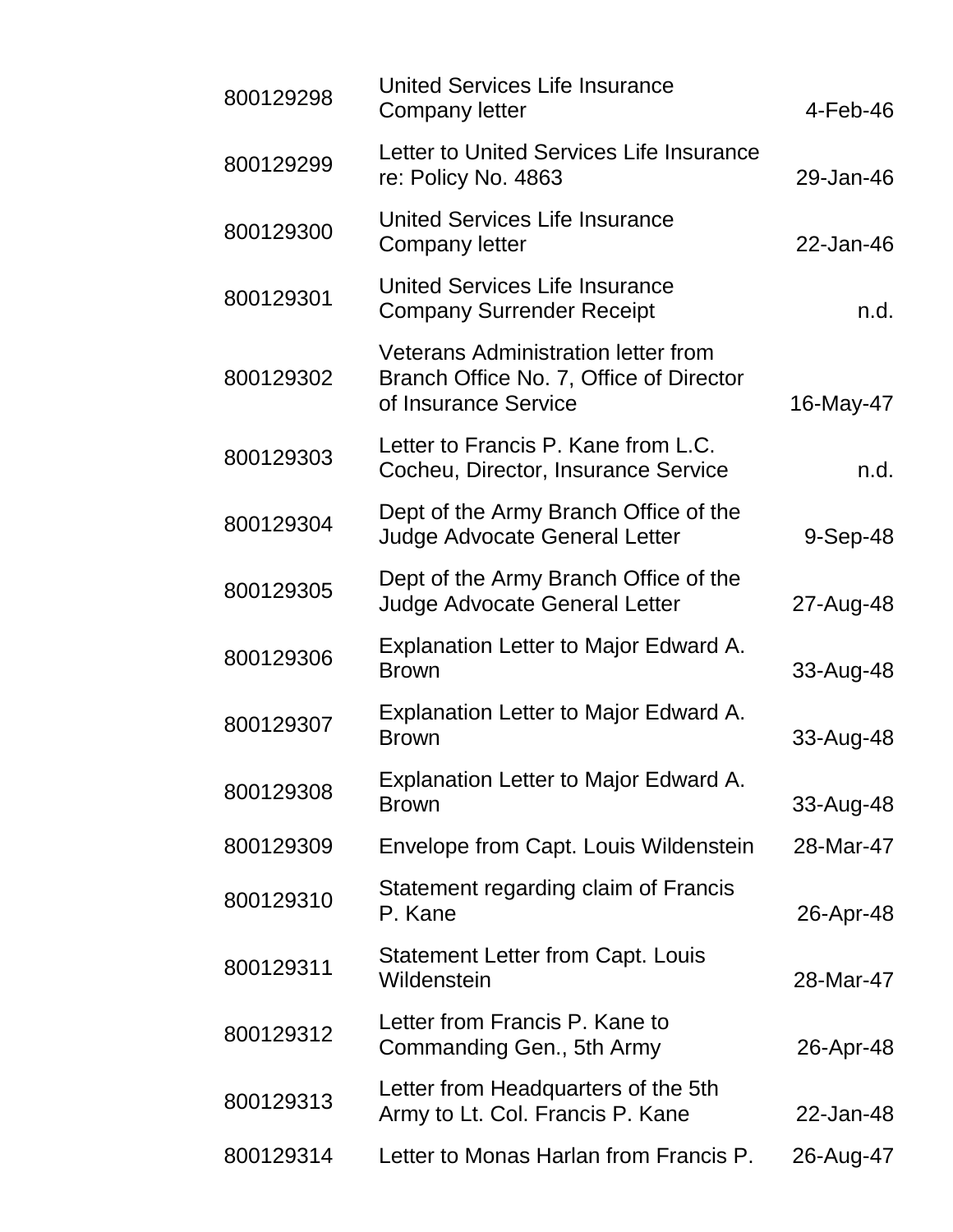Kane

|   | 800129315 | Handwritten Letter to Francis P. Kane<br>from Monas Harlan                                   | 16-Sep-47 |
|---|-----------|----------------------------------------------------------------------------------------------|-----------|
|   | 800129316 | Envelope from Herman B. DeCell                                                               | 20-Nov-46 |
|   | 800129317 | Letter to Francis P. Kane from Herman<br><b>B.</b> DeCell                                    | 19-Nov-46 |
|   | 800129318 | Letter from Francis P. Kane to<br>Commanding Gen., 5th Army                                  | 2-Nov-47  |
|   | 800129319 | <b>Collection of Statements from DeCell</b><br>and Harlan                                    | 2-Nov-47  |
|   | 800129320 | Election of Options Under the<br><b>Uniformed Services Contingency</b><br>Option Act of 1953 | 28-Apr-54 |
| 7 |           | <b>Miscellaneous Military Papers</b>                                                         | 1948-1951 |
|   | 800129321 | Let's Be Right on Flag Etiquette<br>Pamphlet                                                 | Jan-48    |
|   | 800129322 | Headquarters of the U.S. Army, Pacific<br>Letter                                             | 14-Feb-51 |
|   | 800129323 | Headquarters of the U.S. Army, Pacific<br>Letter                                             | 14-Feb-51 |
|   | 800129324 | Men Who Served in Luzon 108th<br><b>Engineer Combat Battalion Company B</b>                  | n.d.      |
|   | 800129325 | Men Who Served in Luzon 108th<br><b>Engineer Combat Battalion Company B</b>                  | n.d.      |
|   | 800129326 | Men Who Served in Luzon 108th<br><b>Engineer Combat Battalion Company C</b>                  | n.d.      |
|   | 800129327 | Men Who Served in Luzon 108th<br><b>Engineer Combat Battalion Company H</b><br>& S Company   | n.d.      |
|   | 800129328 | Men Who Served in Luzon 108th<br><b>Engineer Combat Battalion Company H</b><br>& S Company   | n.d.      |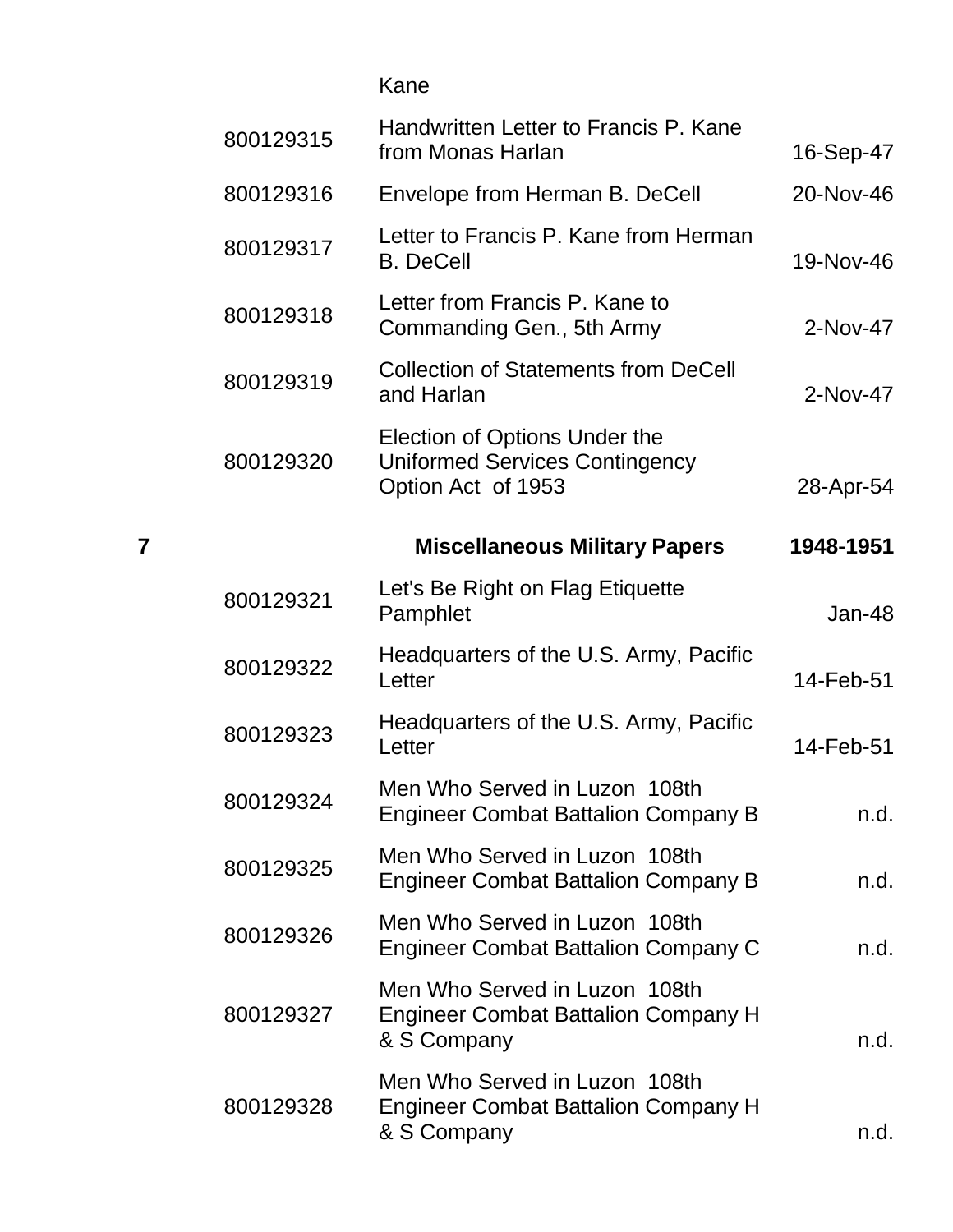|   | 800129329 | Men Who Served in Luzon 108th<br><b>Engineer Combat Battalion Company C</b>                         | n.d.      |
|---|-----------|-----------------------------------------------------------------------------------------------------|-----------|
|   | 800129330 | Men Who Served in Luzon 108th<br><b>Engineer Combat Battalion Med. Det.</b>                         | n.d.      |
|   | 800129331 | Dept of Defense Office of Public<br>Information Paper on Maj. Gen. Percy<br><b>William Clarkson</b> | n.d.      |
|   | 800129332 | <b>Unmarked List of Soldiers</b>                                                                    | n.d.      |
|   | 800129333 | Headquarters of the 6th Army, Office of<br>the Engineer letter to Lt. Col. Francis P.<br>Kane       | 15-Jan-46 |
| 8 |           | <b>Japanese and Money</b>                                                                           |           |
|   | 800129334 | Japanese 50 Note                                                                                    | n.d.      |
|   | 800129335 | Japanese Government 1 Peso Note                                                                     | n.d.      |
|   | 800129336 | Japanese Government 5 Peso Note                                                                     | n.d.      |
|   | 800129337 | Japanese Government 10 Centavos<br><b>Note</b>                                                      | n.d.      |
|   | 800129338 | Japanese Government 10 Centavos<br><b>Note</b>                                                      | n.d.      |
|   | 800129339 | Netherlands De Japansche Regeering<br><b>Tien Cent Note</b>                                         | n.d.      |
|   | 800129340 | Japanese Government 1 Centavo Note                                                                  | n.d.      |
|   | 800129341 | Netherlands De Japansche Regeering<br>Betaalt Aan Toonder Een Gulden Note                           | n.d.      |
|   | 800129342 | Japanese Government 1000 Pesos<br><b>Note</b>                                                       | n.d.      |
|   | 800129343 | Japanese Government 1000 Pesos<br><b>Note</b>                                                       | n.d.      |
|   | 800129344 | Japanese Government 1000 Pesos<br><b>Note</b>                                                       | n.d.      |
|   | 800129345 | Japanese Government 1000 Pesos                                                                      | n.d.      |
|   |           |                                                                                                     |           |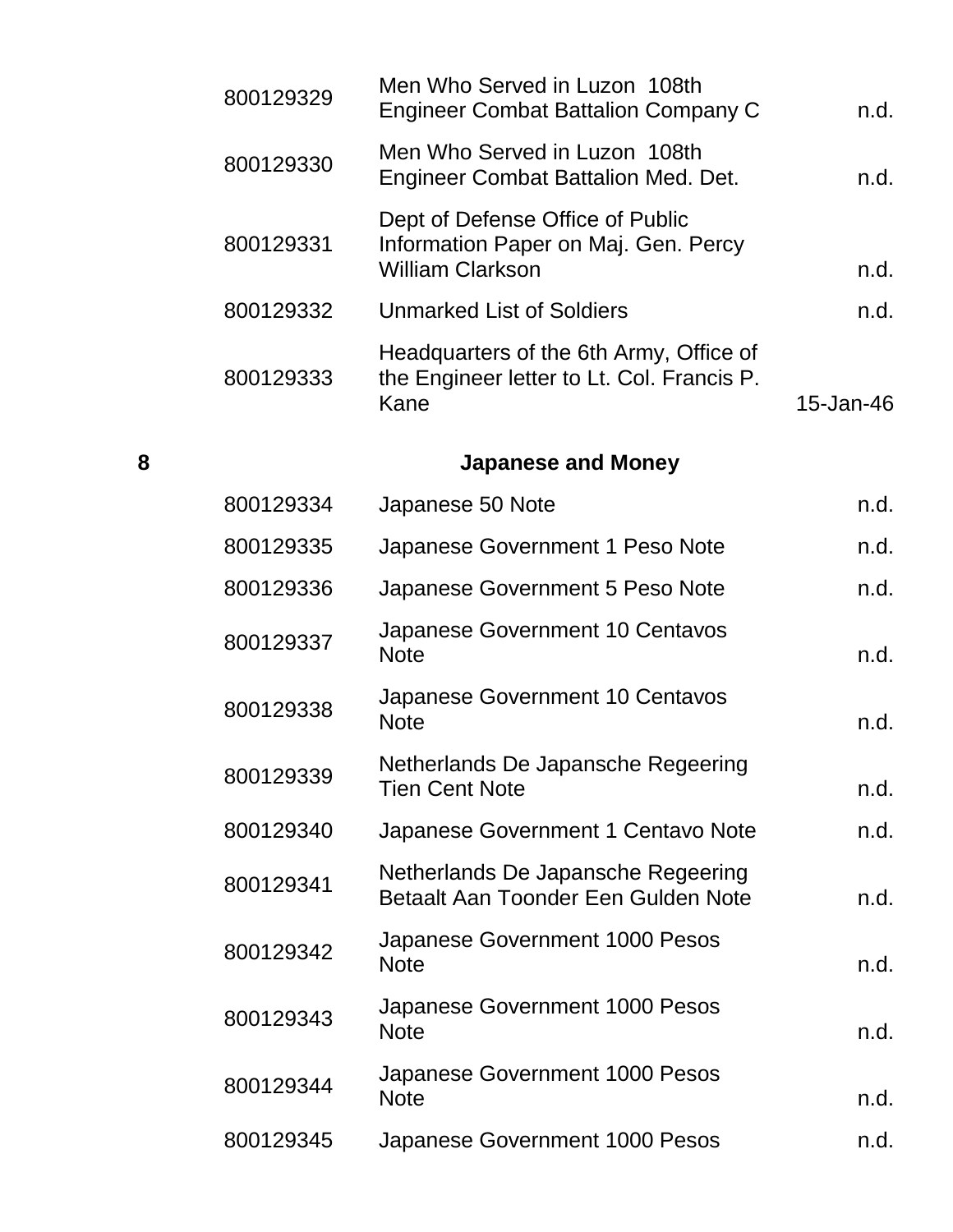|           | <b>Note</b>                                    |     |
|-----------|------------------------------------------------|-----|
| 800129346 | Japanese Government 50 Centavos<br><b>Note</b> | n d |
| 800129347 | Japanese Government 50 Centavos<br><b>Note</b> | n d |

# **Series 2: Photographs**

# **2 1 Small Photos**

| 800129348 | Rifle Range Maui, Shooting Area                                             | n.d. |
|-----------|-----------------------------------------------------------------------------|------|
| 800129349 | Rifle Range Maui, Field                                                     | n.d. |
| 800129350 | Rifle Range Maui, Wooden Frame                                              | n.d. |
| 800129351 | Rifle Range Maui, Man in uniform in<br>field                                | n.d. |
| 800129352 | Rifle Range Maui, looking down                                              | n.d. |
| 800129353 | Rifle Range Maui, Wooden Frames in a<br>field                               | n.d. |
| 800129354 | Rifle Range Maui, Field and Mountain                                        | n.d. |
| 800129355 | Rock Crusher Baguio, Philippines,<br>Soldiers at the bottom of the mountain | n.d. |
| 800129356 | Rock Crusher Baguio, Philippines,<br><b>Rock Crusher</b>                    | n.d. |
| 800129357 | Rock Crusher, Baguio, Philippines,<br>Switchboard                           | n.d. |
| 800129358 | Rock Crusher, Baguio, Philippines,<br><b>Pushing Coal Carts of Rocks</b>    | n.d. |
| 800129359 | Rock Crusher, Baguio, Philippines,<br>Men at work                           | n.d. |
| 800129360 | Rock Crusher, Baguio, Philippines,<br>Men at work                           | n.d. |
| 800129361 | Rock Crusher, Baguio, Philippines,<br><b>Machinery</b>                      | n.d. |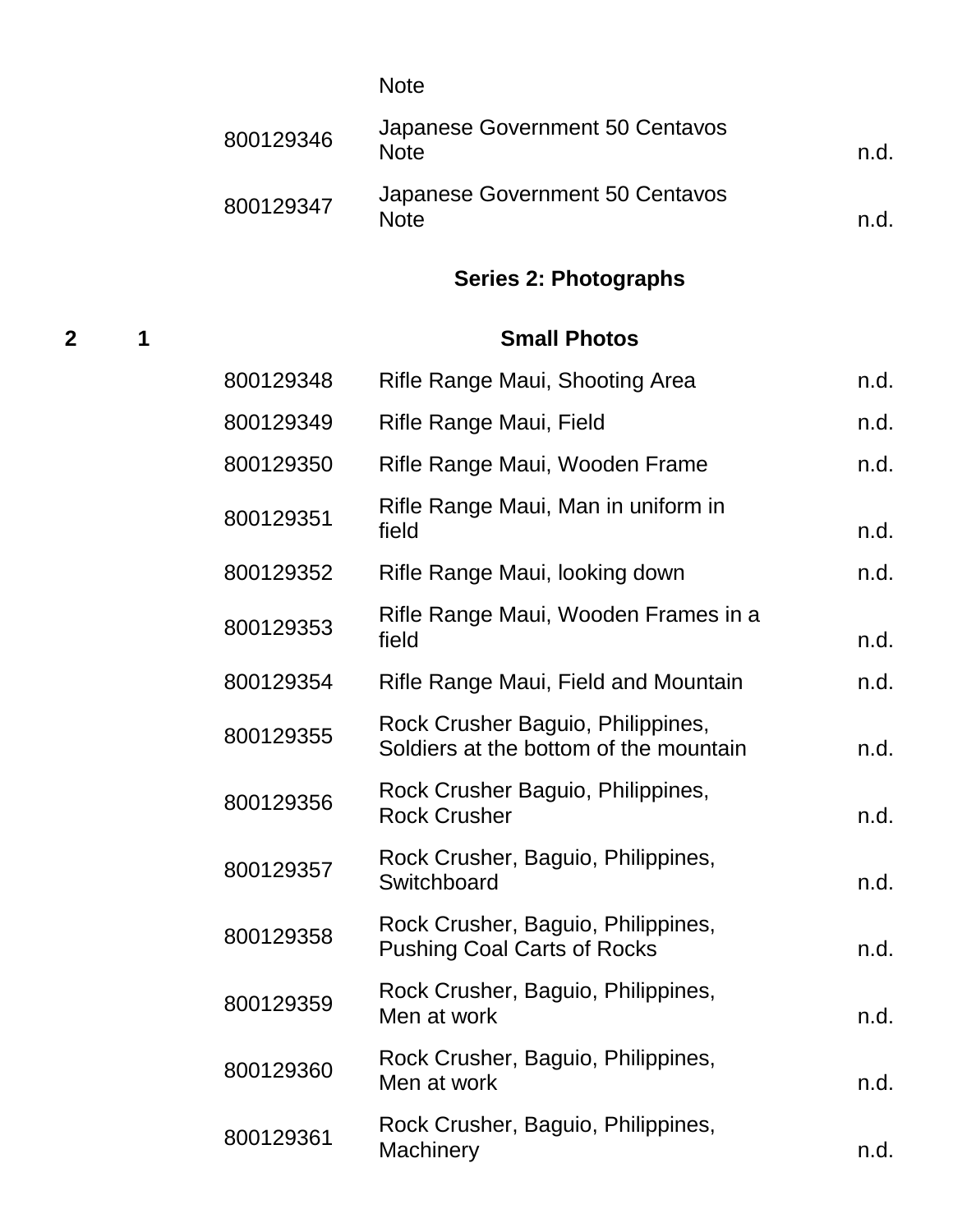| 800129362 | Combat in Village, Maui, Combat<br><b>Training Decoys</b>    | n.d. |
|-----------|--------------------------------------------------------------|------|
| 800129363 | Combat in Village, Maui, Soldiers<br>walking                 | n.d. |
| 800129364 | Combat in Village, Maui, Decoy Church                        | n.d. |
| 800129365 | Combat in Village, Maui, Small Decoy<br>building             | n.d. |
| 800129366 | Combat in Village, Maui, Decoy Soldier                       | n.d. |
| 800129367 | 108th Engineer S-V Jap Demolition,<br><b>Weapons Board</b>   | n.d. |
| 800129368 | 108th Engineer S-V Jap Demolition,<br><b>Weapons Board</b>   | n.d. |
| 800129369 | 108th Engineer S-V Capt. Behren Jap<br>Mines and Booby traps | n.d. |
| 800129370 | 108th Engineer S-V Capt. Behren Jap<br>Mines and Booby traps | n.d. |
| 800129371 | 108th Engineer S-V Capt. Behren Jap<br>Mines and Booby traps | n.d. |
| 800129372 | 108th Engineer S-V Capt. Behren Jap<br>Mines and Booby traps | n.d. |
| 800129373 | Decoy Soldier Covered by brush                               | n.d. |
| 800129374 | Decoy Soldier in a ditch                                     | n.d. |
| 800129375 | Maui Obstacle Course, barbed wire                            | n.d. |
| 800129376 | <b>Wooden Fence</b>                                          | n.d. |
| 800129377 | Maui Obstacle Course, Soldier<br>Maneuver on ground          | n.d. |
| 800129378 | Maui Obstacle Course, Soldier on a<br>wire                   | n.d. |
| 800129379 | Maui Obstacle Course, Soldier in<br>Ropes                    | n.d. |
| 800129380 | Maui Obstacle Course, Soldiers on a                          | n.d. |
|           |                                                              |      |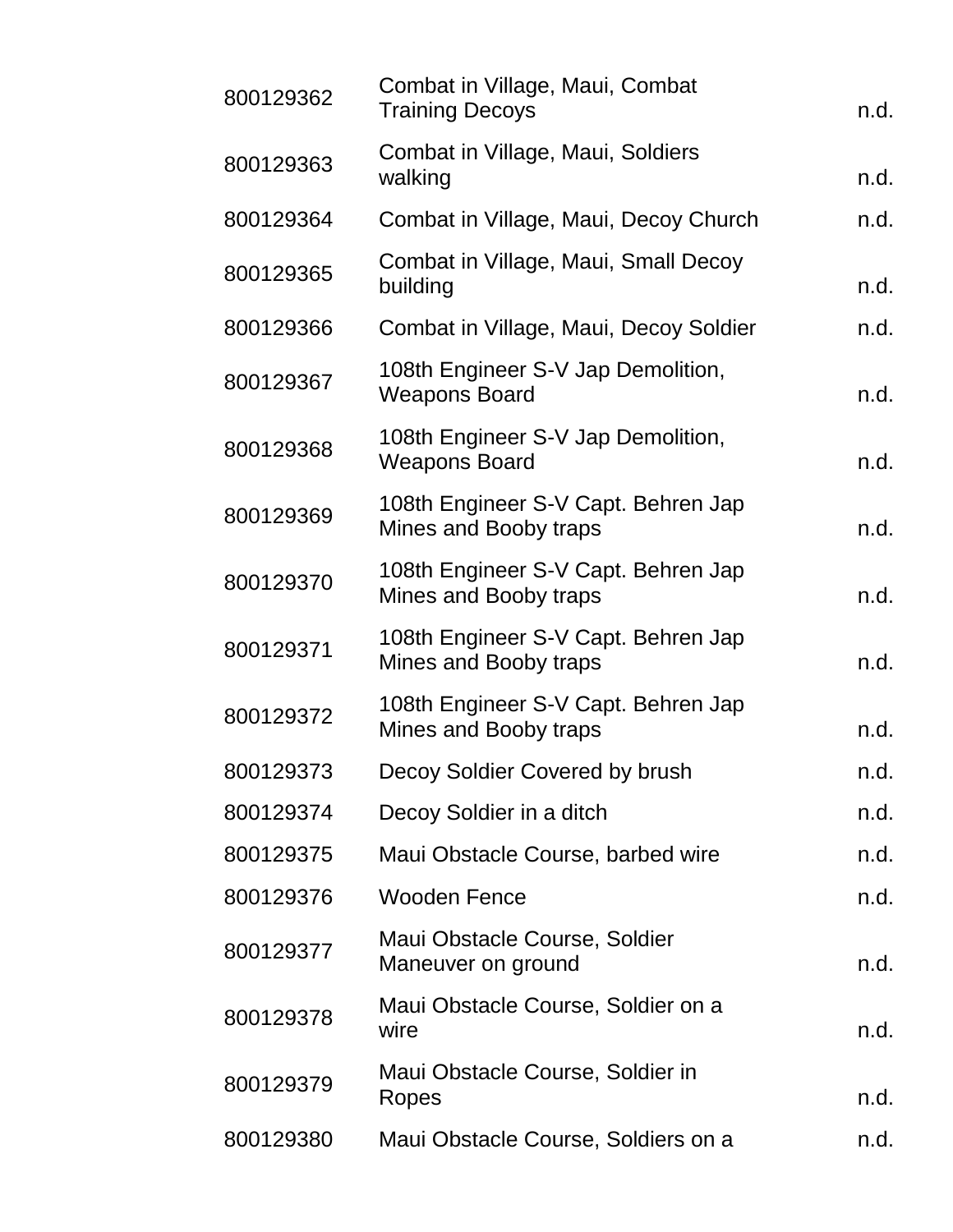|           | bridge                                              |      |
|-----------|-----------------------------------------------------|------|
| 800129381 | Maui Obstacle Course, Soldiers on a<br>tin roof     | n.d. |
| 800129382 | <b>Empty Field</b>                                  | n.d. |
| 800129383 | Maui Obstacle Course, Swinging on a<br>rope         | n.d. |
| 800129384 | Maui Obstacle Course, Swinging on a<br>rope         | n.d. |
| 800129385 | Maui Obstacle Course, Ropes Ladder                  | n.d. |
| 800129386 | Maui Obstacle Course, Ropes Ladder                  | n.d. |
| 800129387 | Maui Obstacle Course, Mountainside                  | n.d. |
| 800129388 | Soldiers playing volleyball                         | n.d. |
| 800129389 | Soldiers playing volleyball                         | n.d. |
| 800129390 | Soldiers playing volleyball                         | n.d. |
| 800129391 | <b>Shooting targets</b>                             | n.d. |
| 800129392 | Native Built Warehouse and native<br>policeman Toem | n.d. |
| 800129393 | Toem, palm trees and roadway                        | n.d. |
| 800129394 | Toem, Papua New Guinea, Bridge                      | n.d. |
| 800129395 | Toem, Papua New Guinea, aerial view                 | n.d. |
| 800129396 | Sawmill Company A, Maffin Bay,<br>Papua New Guinea  | n.d. |
| 800129397 | Sawmill Company A, Maffin Bay,<br>Papua New Guinea  | n.d. |
| 800129398 | Tor River, Toem, Papua New Guinea                   | n.d. |
| 800129399 | Maffin Bay, Papua New Guinea, Road                  | n.d. |
| 800129400 | Maffin Bay, Papua New Guinea, Aerial<br>View        | n.d. |
| 800129401 | Company A Heavy Equipment, Toem,                    | n.d. |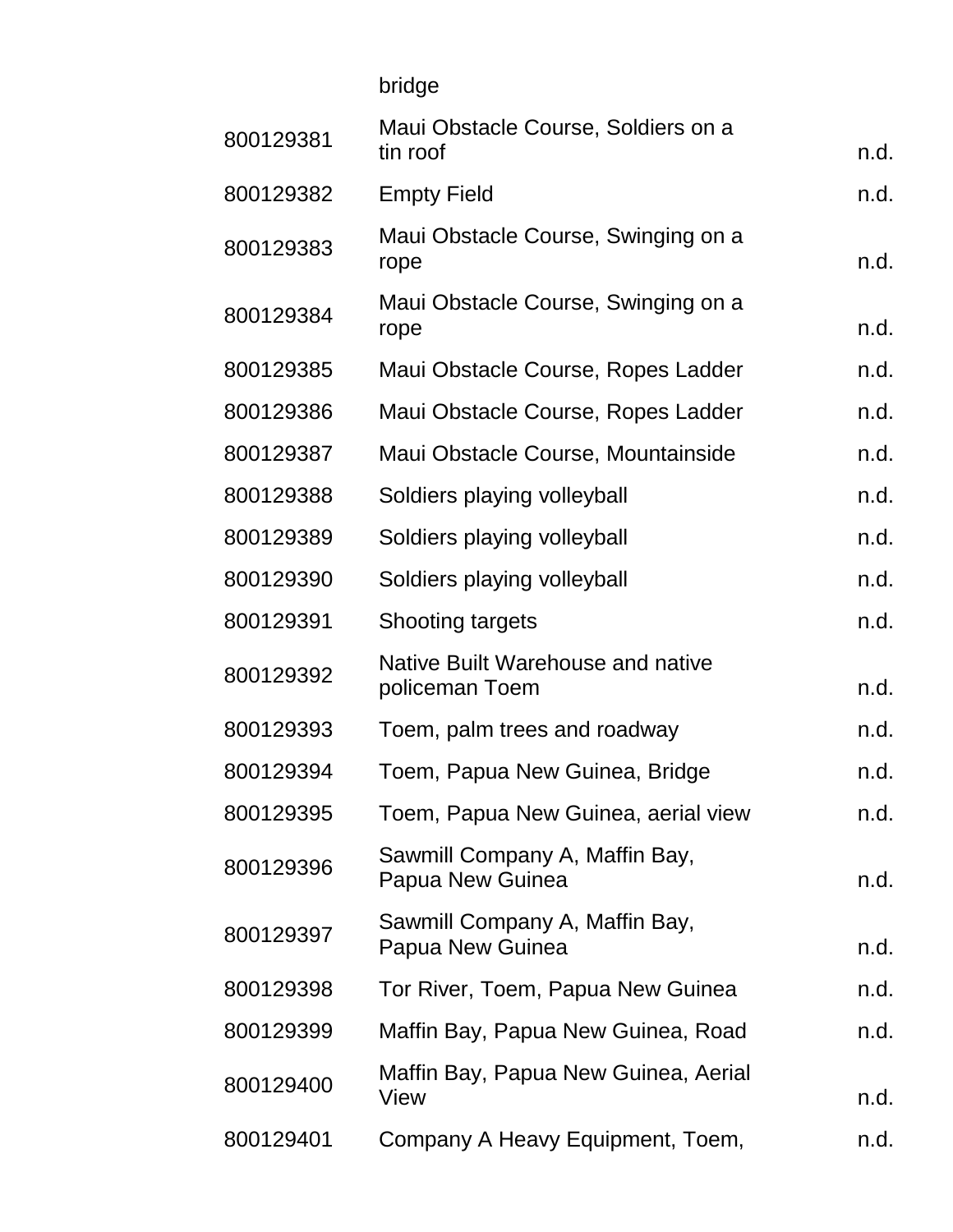Papua New Guinea

| 800129402 | Company A Motor Pool, Toem, Papua<br><b>New Guinea</b>  | n.d. |
|-----------|---------------------------------------------------------|------|
| 800129403 | Toem, Papua New Guinea, Road                            | n.d. |
| 800129404 | Company A Heavy Equipment, Toem,<br>Papua New Guinea    | n.d. |
| 800129405 | Toem, Papua New Guinea, aerial view                     | n.d. |
| 800129406 | Off Club, Toem, Papua New Guinea,<br><b>Aerial View</b> | n.d. |
| 800129407 | Toem, Papua New Guinea, aerial view                     | n.d. |

# **Large Photos**

| $\overline{2}$ | 800129408 | Chicago Parade Photo                                       | n.d. |
|----------------|-----------|------------------------------------------------------------|------|
|                | 800129409 | Military vehicles in an open-air garage                    | n.d. |
|                | 800129410 | Military vehicles in an open-air garage                    | n.d. |
|                | 800129411 | Military vehicles in an open-air garage                    | n.d. |
|                | 800129412 | Military vehicles in an open-air garage                    | n.d. |
|                | 800129413 | Military vehicles in an open-air garage                    | n.d. |
|                | 800129414 | Military vehicles in an open-air garage                    | n.d. |
|                | 800129415 | Military vehicles in an open-air garage                    | n.d. |
|                | 800129416 | Military vehicles in an open-air garage                    | n.d. |
|                | 800129417 | Military vehicles in an open-air garage                    | n.d. |
|                | 800129418 | Military vehicles in an open-air garage                    | n.d. |
|                | 800129419 | Military vehicles in an open-air garage                    | n.d. |
|                | 800129420 | Military vehicles in an open-air garage                    | n.d. |
|                | 800129421 | Military vehicles driving away from the<br>open-air garage | n.d. |
|                | 800129422 | Military vehicles driving away from the<br>open-air garage | n.d. |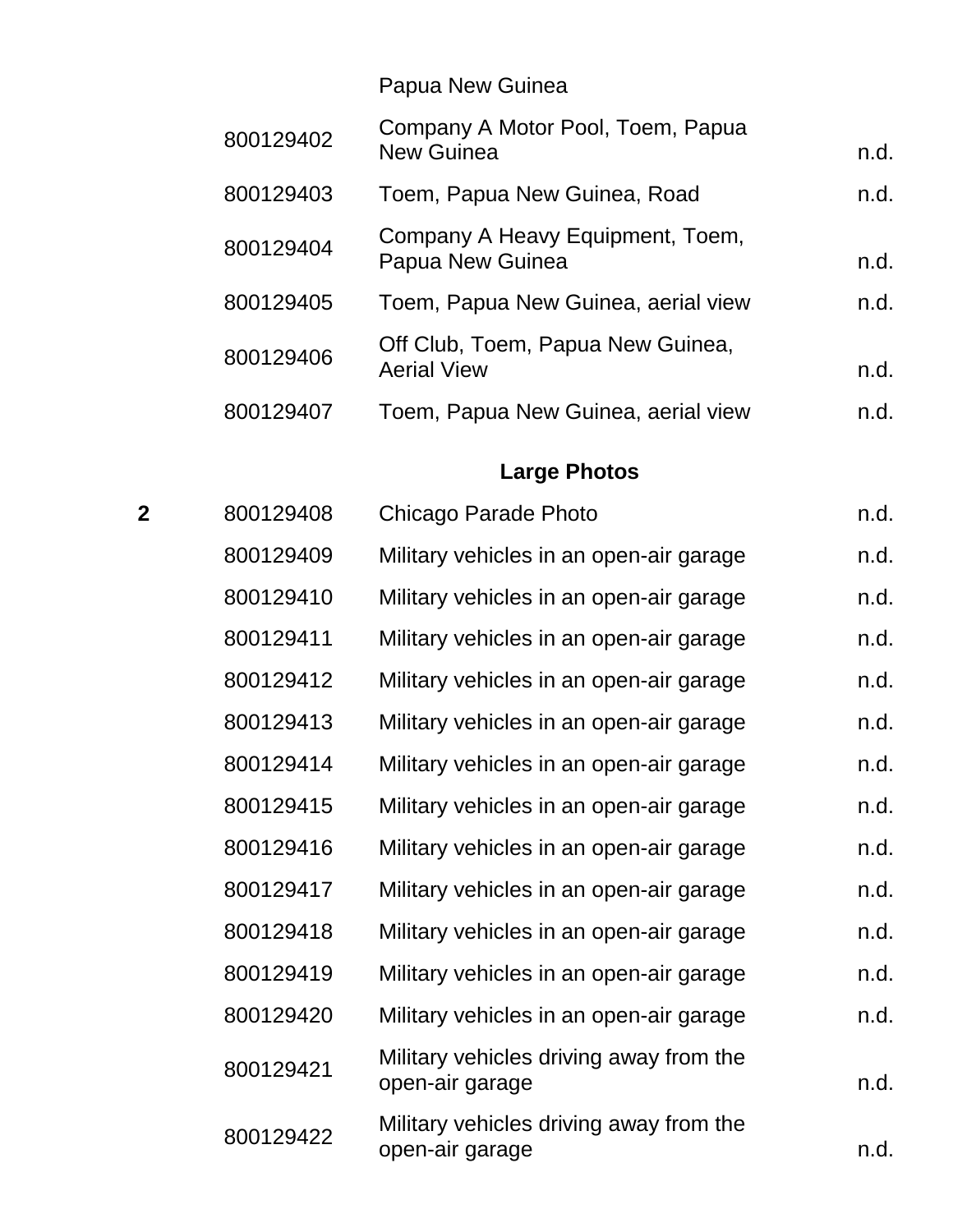|   | 800129423 | Military vehicles parked on the side of<br>the road                                                                                               | n.d.      |
|---|-----------|---------------------------------------------------------------------------------------------------------------------------------------------------|-----------|
|   | 800129424 | Maj. Gen. P.W. Clarkson                                                                                                                           | n.d.      |
|   | 800129425 | 108th Engineers Combat Battalion<br>marching at a parade on State St. in<br>Chicago                                                               | n.d.      |
|   | 800129426 | 108th Engineers Combat Battalion<br>marching at a parade in Chicago                                                                               | n.d.      |
|   | 800129427 | Man on stage, "Compliments of<br>Company C for your good (?) work with<br>the $T.B."$                                                             | n.d.      |
|   | 800129428 | Three military men talking                                                                                                                        | n.d.      |
|   | 800129429 | Four soldiers standing at attention                                                                                                               | n.d.      |
|   | 800129430 | Francis P. Kane in the back seat of a<br>jeep with two other men                                                                                  | n.d.      |
|   | 800129431 | Note to Francis P. Kane regarding<br>above photo                                                                                                  | 26-Nov-69 |
|   |           | <b>Photo Album Cover</b>                                                                                                                          | 1967      |
| 3 | 800129432 | Photo Album Cover Titled 1967 Field<br><b>Training 33rd Infantry Division, Illinois</b><br>National Guard, Camp Ripley, Minn.                     | 1967      |
|   |           | <b>Photos from 1967 Album</b>                                                                                                                     | 1959-1967 |
| 4 | 800129433 | Francis P. Kane with a woman,<br>believed to be his wife, Ellen by the<br><b>National Guard</b>                                                   | 1967      |
|   | 800129434 | Francis P. Kane with his family at<br>Camp Ripley in 1962                                                                                         | 1962      |
|   | 800129435 | Francis P. Kane with a woman and girl<br>at a banquet, believed to be his wife<br>Ellen and daughter Ellen, taken by the<br><b>National Guard</b> | 1962      |
|   | 800129436 | Francis P. Kane with a man in a                                                                                                                   | 1963      |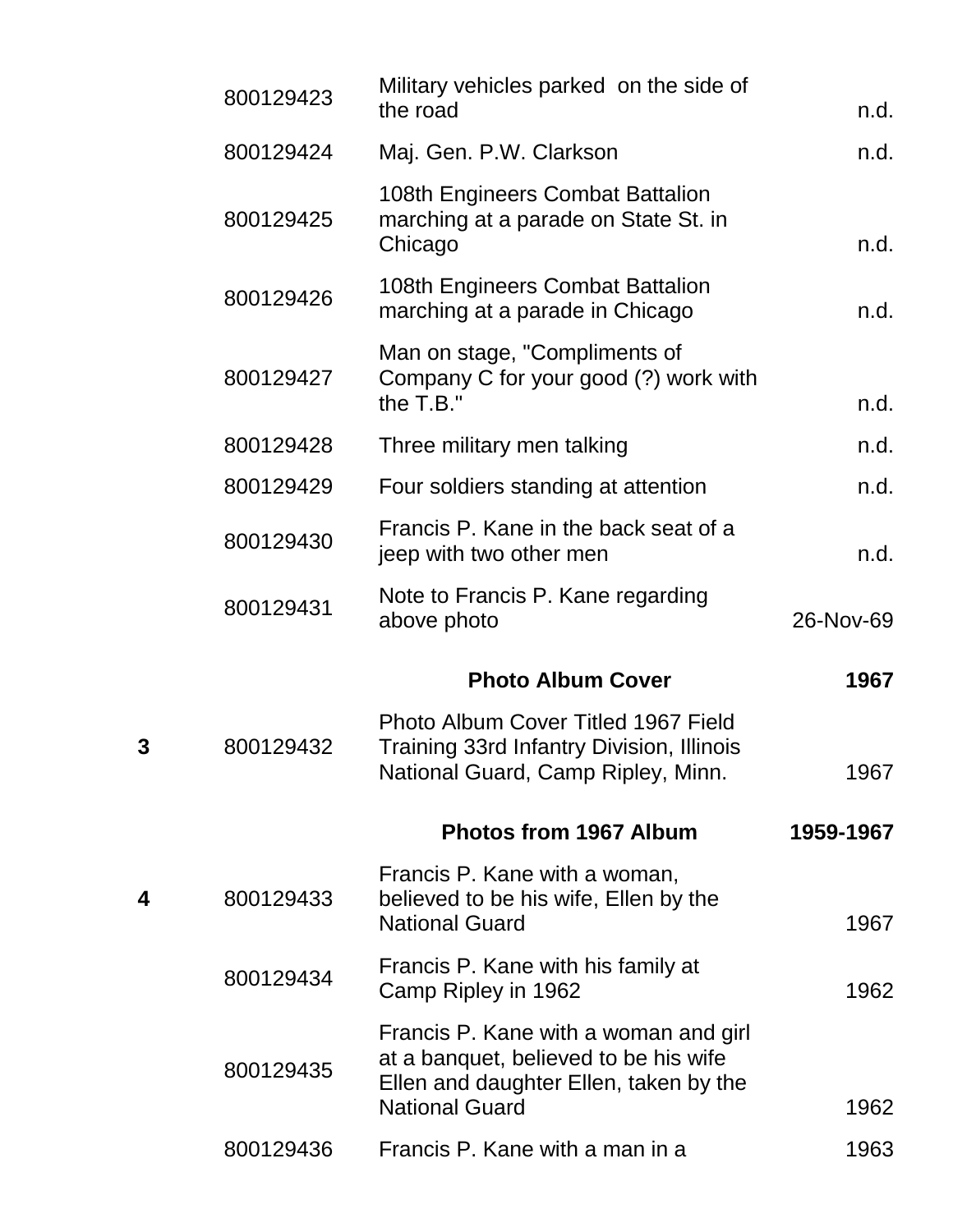helicopter

| 800129437 | Francis P. Kane with a woman believed<br>to be his wife, Ellen, and a man in<br>uniform named Roberts, taken by the<br><b>National Guard</b> | 1967 |
|-----------|----------------------------------------------------------------------------------------------------------------------------------------------|------|
| 800129438 | Francis P. Kane with a woman believed<br>to be his wife, Ellen, and another<br>couple, taken by the National Guard                           | 1967 |
| 800129439 | Francis P. Kane blowing out candles<br>on a cake                                                                                             | n.d. |
| 800129440 | Camp Ripley, Minnesota gate                                                                                                                  | n.d. |
| 800129441 | Francis P. Kane on the left side of the<br>back of a jeep, taken by the National<br>Guard                                                    | 1967 |
| 800129442 | NCO Academy marching in a parade,<br>taken by the National Guard                                                                             | 1967 |
| 800129443 | Four young women, believed to be<br>Francis P. Kane's daughters Ellen,<br>Kathryn, Margaret and Patricia                                     | 1965 |
| 800129444 | Francis P. Kane and other ranking<br>military members at a parade, saluting,<br>taken by the National Guard                                  | 1967 |
| 800129445 | Francis P. Kane with his family                                                                                                              | 1965 |
| 800129446 | Francis P. Kane and other ranking<br>military members at a parade, saluting,<br>taken by the National Guard                                  | 1961 |
| 800129447 | Francis P. Kane speaking at a banquet,<br>taken by the National Guard                                                                        | 1967 |
| 800129448 | Aerial view of military vehicles and<br>personnel formations, taken by the<br><b>National Guard</b>                                          | n.d. |
| 800129449 | Francis P. Kane speaking, taken by the<br><b>National Guard</b>                                                                              | 1967 |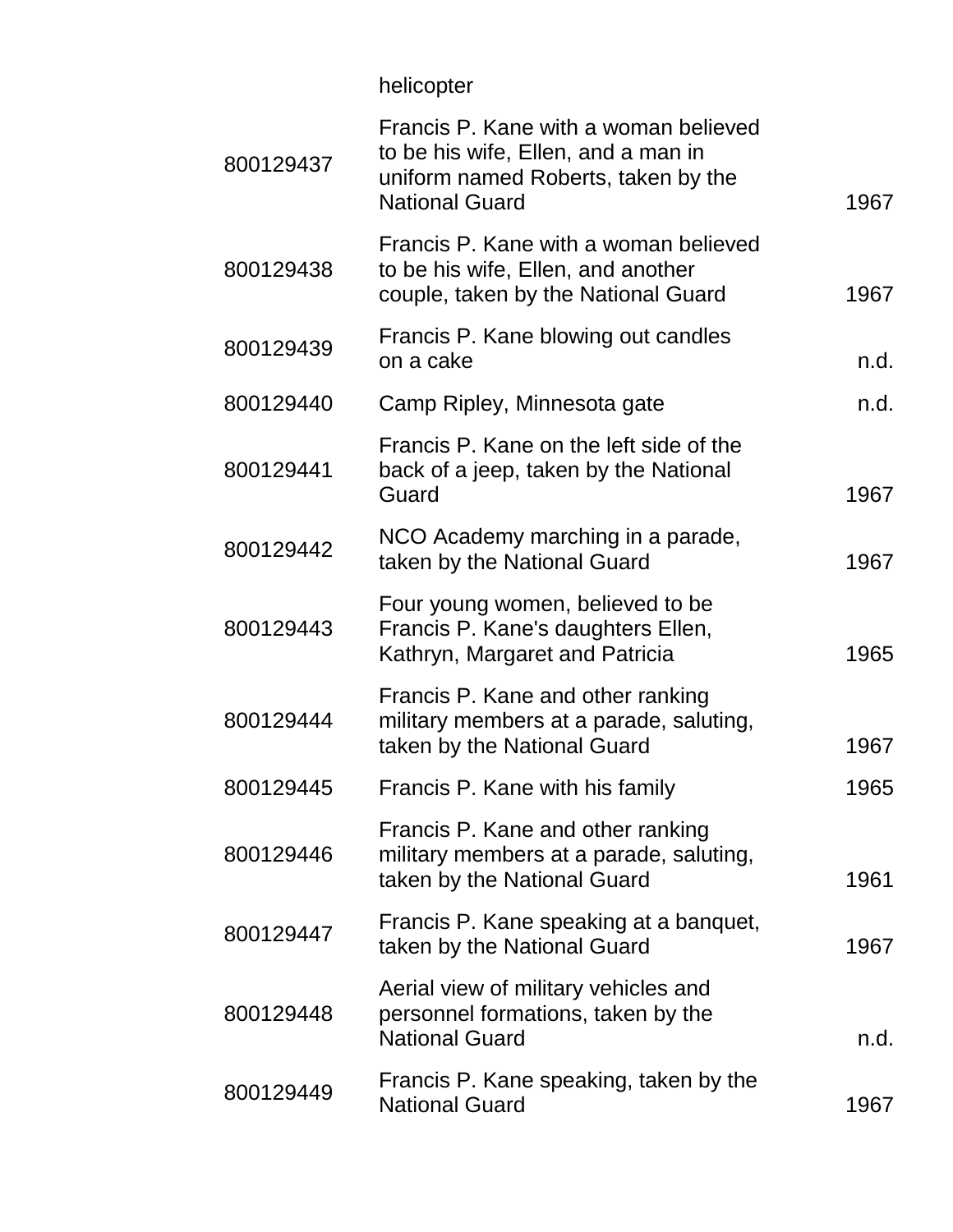| 800129450 | Francis P. Kane speaking to a man in a<br>uniform named Michaelis at an airfield                                     | 1966 |
|-----------|----------------------------------------------------------------------------------------------------------------------|------|
| 800129451 | Francis P. Kane with another man and<br>four young women, believed to be his<br>daughters                            | 1966 |
| 800129452 | Francis P. Kane in a receiving line,<br>taken by the National Guard                                                  | 1967 |
| 800129453 | Francis P. Kane at a desk                                                                                            | n.d. |
| 800129454 | Toilet seat, taken by the National<br>Guard                                                                          | n.d. |
| 800129455 | 33rd. Q.M. Bath Point truck, taken by<br>the National Guard                                                          | n.d. |
| 800129456 | Francis P. Kane in a receiving line,<br>taken by the National Guard                                                  | 1967 |
| 800129457 | Francis P. Kane and a woman believed<br>to be his wife, Ellen, at a banquet                                          | 1962 |
| 800129458 | Camp Ripley entrance sign                                                                                            | n.d. |
| 800129459 | One of Francis P. Kane's daughters<br>shaking a man's hand in a receiving<br>line, taken by the National Guard       | 1967 |
| 800129460 | Francis P. Kane and a group of men<br>walking across a field, taken by the<br><b>National Guard</b>                  | 1967 |
| 800129461 | A woman believed to be Ellen Kane,<br>walking across a field, taken by the<br><b>National Guard</b>                  | 1967 |
| 800129462 | A man and woman, believed to be one<br>of Kane's daughters, walking across<br>the field, taken by the National Guard | 1967 |
| 800129463 | Francis P. Kane in a receiving line,<br>taken by the National Guard                                                  | 1967 |
| 800129464 | Francis P. Kane in the back left of a<br>Jeep, taken by the National Guard                                           | 1967 |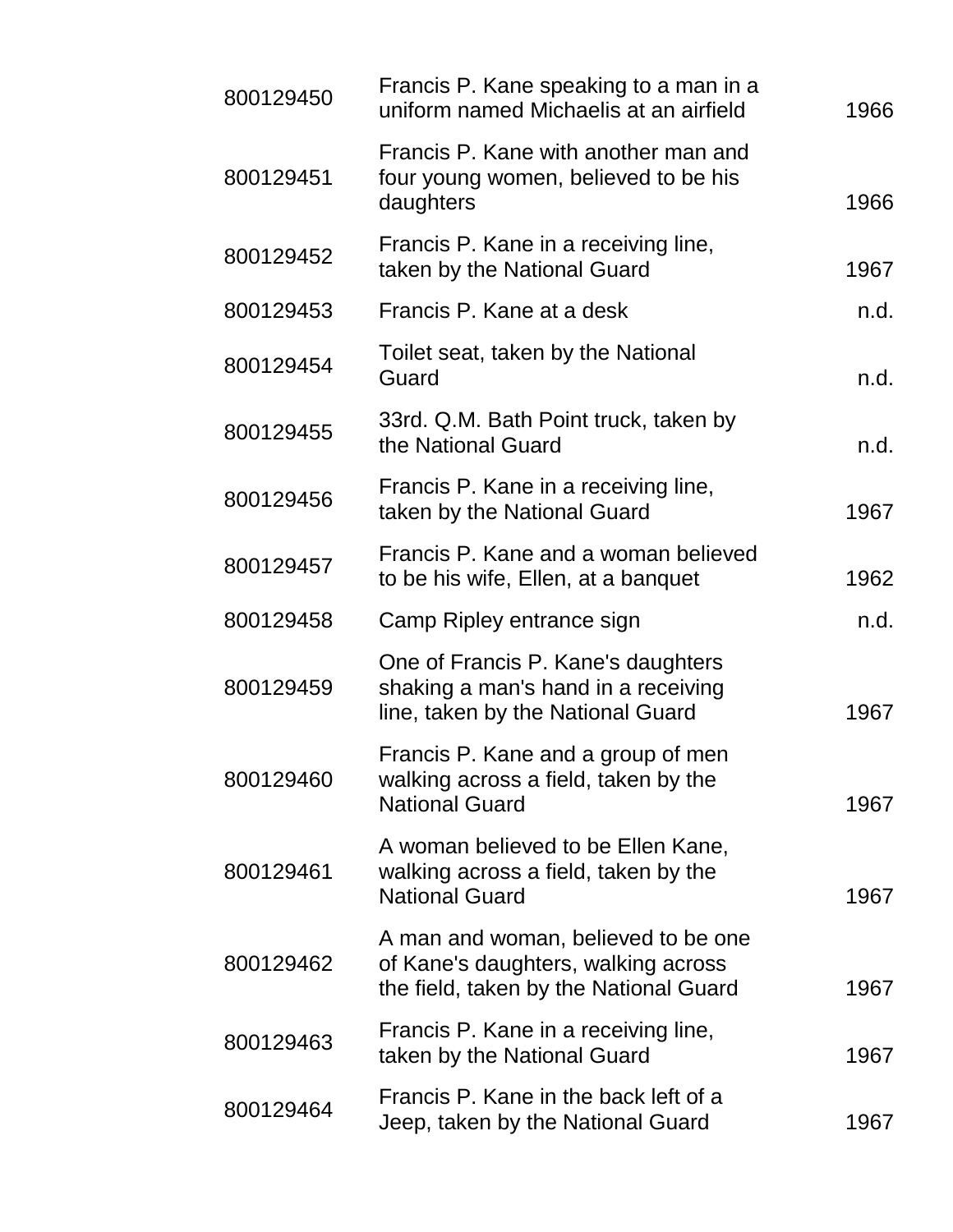| 800129465 | Three trucks that say "108th"<br>"Engineer" "Battalion", taken by the<br><b>National Guard</b>                                        | 1967 |
|-----------|---------------------------------------------------------------------------------------------------------------------------------------|------|
| 800129466 | A woman believed to be Ellen Kane<br>accepting flowers from a man named<br>Evangelista, taken by the National<br>Guard                | 1967 |
| 800129467 | Francis P. Kane, a woman believed to<br>be Ellen Kane, and another man, taken<br>by the National Guard                                | 1959 |
| 800129468 | National Guardsmen in formation                                                                                                       | n.d. |
| 800129469 | Francis P. Kane and other ranking<br>military members at a parade                                                                     | n.d. |
| 800129470 | Francis P. Kane in a vehicle, taken by<br>the National Guard                                                                          | 1967 |
| 800129471 | National Guardsmen in formation                                                                                                       | n.d. |
| 800129472 | 108th Sustainment Brigade<br><b>Transportation Battalion Bath Point,</b><br>taken by the National Guard                               | 1964 |
| 800129473 | Two men standing near a military<br>police vehicle, taken by the National<br>Guard                                                    | 1967 |
| 800129474 | A woman believed to be Ellen Kane,<br>and four young women, believed to be<br>Kane's daughters, taken by the<br><b>National Guard</b> | 1964 |
| 800129475 | Francis P. Kane and a group of men<br>walking across an air field, taken by the<br><b>National Guard</b>                              | 1967 |
| 800129476 | Francis P. Kane, a woman believed to<br>be Ellen Kane, and another man, taken<br>by the National Guard                                | 1967 |
| 800129477 | Francis P. Kane in the back of a Jeep<br>talking to another man, taken by the<br><b>National Guard</b>                                | 1967 |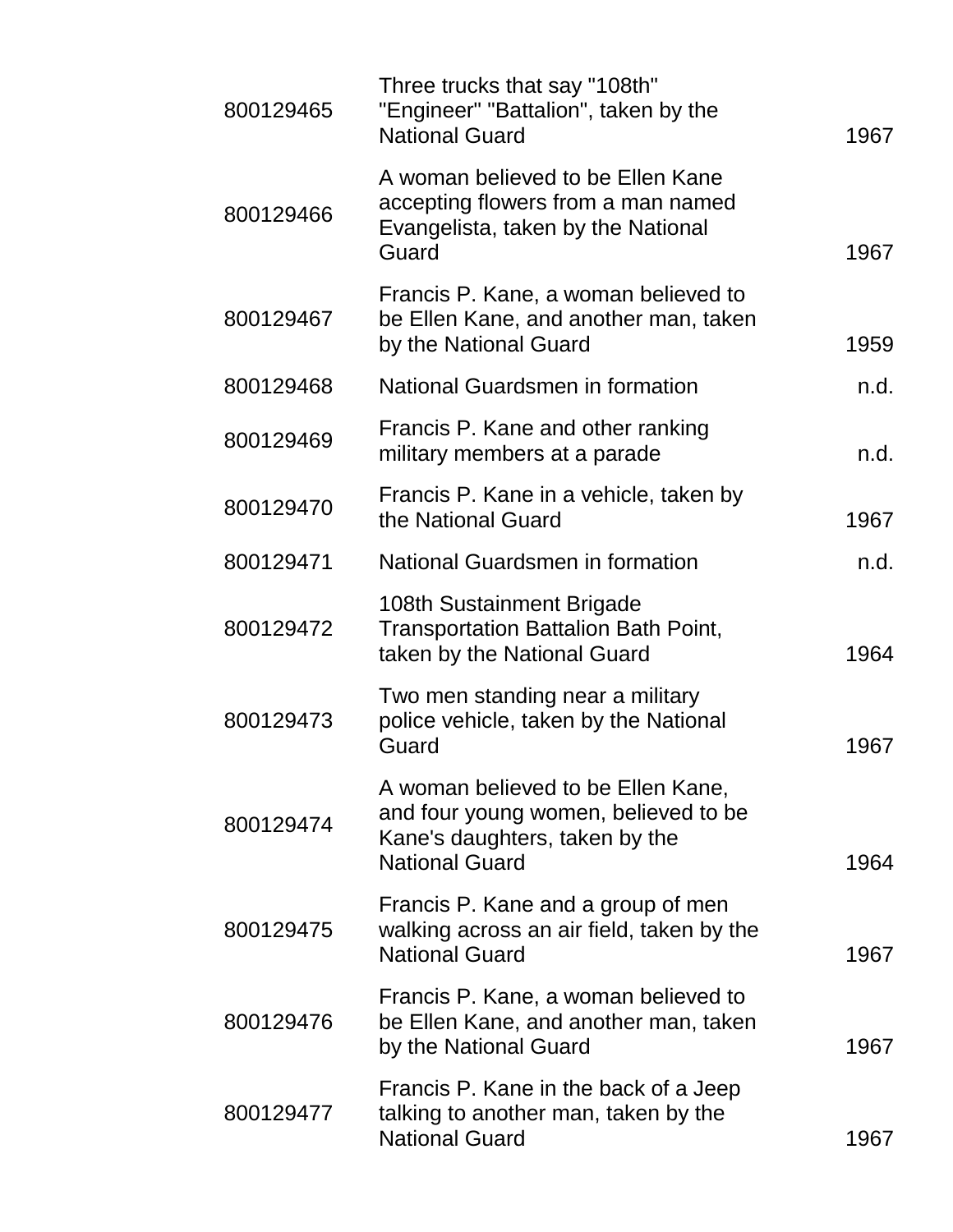| 1967          | Francis P. Kane and a group of men<br>standing around a desk, taken by the<br><b>National Guard</b>                | 800129478      |
|---------------|--------------------------------------------------------------------------------------------------------------------|----------------|
| n.d.          | Helicopter flying with a sign that says<br>"The"                                                                   | 800129479      |
| n.d.          | Helicopter flying with a sign that says<br>"End"                                                                   | 800129480      |
| n.d.          | Collage of photos of Francis P. Kane<br>wearing a hat, with a note that says<br>Brig. Gen. Francis P. Kane, CASUAL | 800129481      |
| 1937-1953     | <b>Oversize Box</b>                                                                                                | 3              |
| <b>Jul-48</b> | Officers of the 108th Engineer Brigade,<br>Company C, 33rd Division at Camp<br><b>Ellis</b>                        | 800129482      |
| n.d.          | American Legion, The Flag Code<br>pamphlet                                                                         | 800129483      |
| $2$ -Feb-37   | State of Illinois Appointment of Francis<br>P. Kane to Second Lt. Engineers                                        | 800129484      |
| 3-Aug-40      | State of Illinois Appointment of Francis<br>P. Kane to First Lt. Engineers                                         | 800129485      |
| 9-Nov-46      | State of Illinois Appointment of Francis<br>P. Kane to Lt. Col. 108th Engineer<br><b>Combat Battalion</b>          | 800129486      |
| 20-Oct-53     | San Diego Evening Tribune                                                                                          | 800129487      |
| 1963          | Portrait of Francis P. Kane in uniform                                                                             | 800129488      |
| 1966          | Bill Mauldin's Night On Town With The<br>Guard print, signed                                                       | 800129489      |
| 8-Feb-47      | Panoramic Photo "Return of the<br>Colors" Banquet, Illinois National<br>Guard, Drake Hotel, Chicago                | 800129490<br>4 |
| 30-Mar-44     | Panoramic Photo 17th General Staff<br>Course ABB-CLO 1 of 7                                                        | 800129491      |